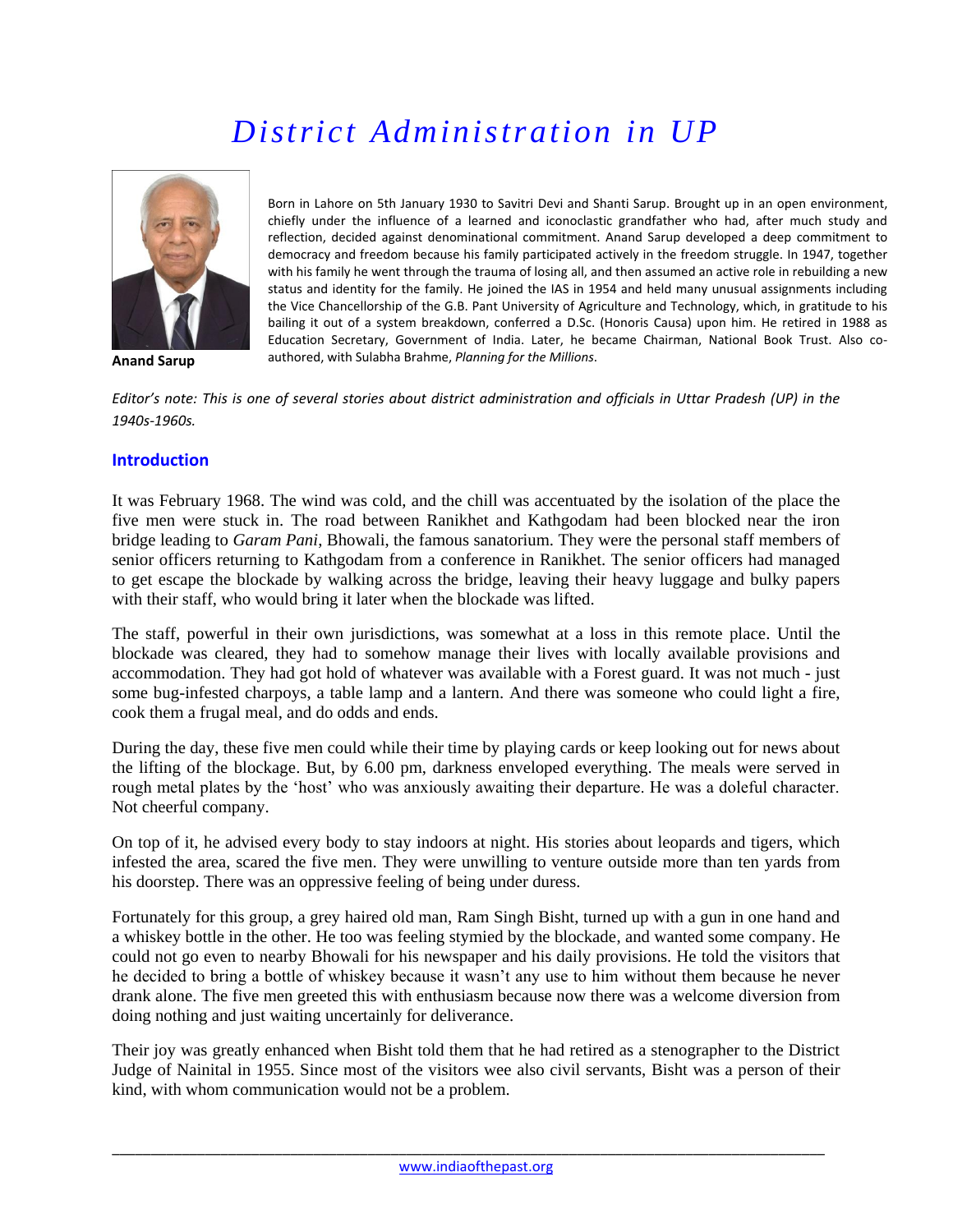Soon, Bishtji opened up with his stories about his favourite District Judge, who was unusually strict and honest but was also a little peculiar in his daily life.

*Editor's note: Bishtji's story about the Judge is presented in* Judge Saheb – [Judicial Administration in UP.](http://www.indiaofthepast.org/capture-memories/read-contributions/life-back-then/244-judge-saheb-judicial-administration-in-up-by-anand-sarup)

After Bishtji story about judges, it was the turn of Radha Krishna Gupta, a wizened old man who always wore a silk shirt. Guptaji was the P.A. (Personal Assistant) to a Superintending Engineer (SE) in the Public Works Department (PWD).

*Editor's note: Guptaji story about engineers is presented in* [PWD Administration in UP.](http://www.indiaofthepast.org/capture-memories/read-contributions/life-back-then/245-pwd-administration-in-up-by-anand-sarup)

## **The Collector's P.A.**

Now in 1968, Taufiq Mohammed, the P.A to the Collector of Farrukhabad district, said that Collector has become an anachronism. He started his story by explaining why he was keenly interested in the lives of Collectors.

(An Indian State is composed of several districts. The administrative head of each district is the Collector and District Magistrate. Under British rule, a Collector was considered an independent unit of the State government, and considered himself to be, and still thinks, he is the representative of the State in the area. During British times, a Collector who considered himself the guardian of the people in his area occasionally stood up for people of his area, even against orders of the government. A district is divided into several *Talukas* or *Tehsils*, which usually comprised an area with a population of around a hundred thousand people. The Tehsildar is the administrative head of the *Tehsil*.)

He had stood third in the university in his M.A. in Mathematics. This made him feel that he had a fair chance of making it to the Indian Administrative Service (IAS), India's premier administrative service. Since his father was the Office Superintendent of the Collector's office in Jalaun district, Taufiq knew a great deal about the role and power of Collectors. This made him eager to get into the IAS, but he failed.

As a young man from a middle class family, Taufiq knew that he had no choice but to find some other job. His family was happy when he got a low-level job at the Collectorate at Jalaun, based on his skill and speed as a stenographer. Soon afterwards, he was married off into a well-to-do family in Etawah. After completing her education, his wife got a job in Fatehgarh as a schoolteacher, so he decided to move there. Taufiq himself went on to get additional degrees in Political Science and Law.

Because of his wide-ranging knowledge and his skills as a P.A, he was able to stay on in his job without any fear of replacement. He was sure that as long as he was courteous and didn't talk loosely, he would be able to stay on as long as he wanted in Fatehgarh.

He was happy with his day-to-day life. Together, he and his wife earned a reasonably good living. To avoid giving a false impression, he admitted that he certainly made some extra money also.

## **The role of the Collector**

The Collector stayed in a district for around three years, though the tenure had begun to shrink. In the first year, he – there were no women Collectors in British India or the early years of free India – kept touring and inspecting almost every institution, at the district headquarters and in every Tehsil and every *kanungo* (revenue officer) office. The purpose was to get to know the district. In addition, the idea was to impress on the minds of the people in all parts of the district that the Collector was there, as a physical presence in their midst, working for their protection and welfare. This is how the British government and also the government of free India visualised the role and function of the Collectors. The Collectors were mainly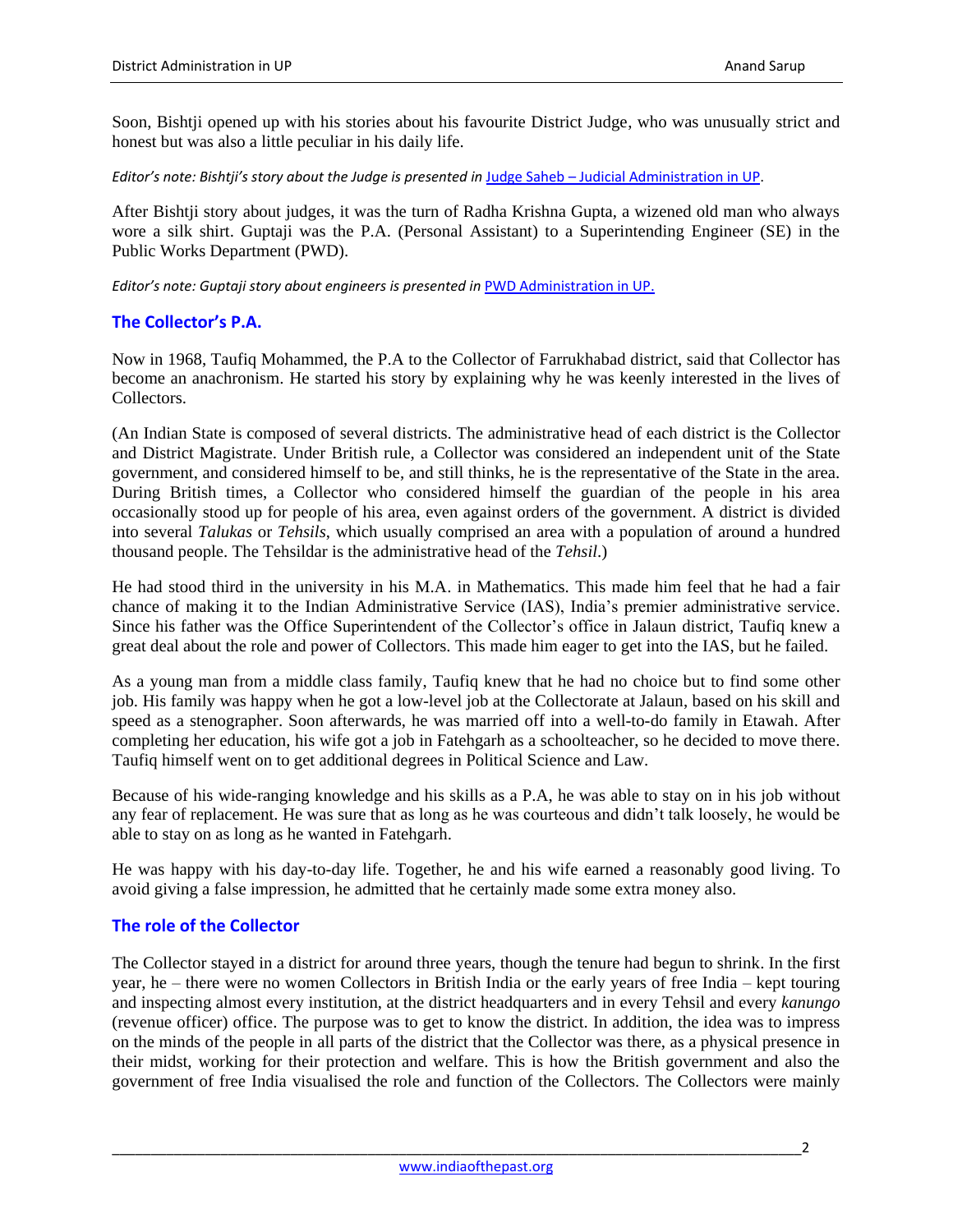field officers whose first priority was the well-being, the development and protection of the people living in rural areas. This was true essentially for British India.

It all started with the East India Company, which ventured into local administration on contract to collect land revenues for areas under local chieftains and big feudal lords, who disdained sullying their hands with what they regarded as "petty matters" of revenues and management of local areas. Initially the British took over only collection of revenues. Later, since any breakdown of governance tended to reduce land revenues, they began to look at law and order, and revenue and land records. Therefore, the Collector had to get involved with other aspects of governance also.

When the British took over the direct governance of British India, the Collector became responsible for maintenance of peace and establishment. He was also designated as the District Magistrate, and perhaps more importantly, the local representative of the British government within his jurisdiction.

In free India, a new Collector came into his own only after he had spent about a year. Then, he could speak to the District Planning Officer and the other Development Personnel with confidence derived from his detailed knowledge of the district. The inspections of the Police Stations enabled the Collector to understand the patterns of crime in various areas and how this was related to the condition of the farmers and the topography of various areas. He was also able to size up the Station House Officers (SHOs), who were the heads of the various police stations.

The Collector was indisputably the first in the district hierarchy. Normally he, the Civil Surgeon, the District Judge and the Superintendent of Police (SP) – the Big Four – formed a close circle, wining and dining among themselves. The Big Four met at the club and played Bridge or tennis among themselves. Whenever a high-level functionary visited the district, there was a round of parties at the homes of each one of the Big Four.

All districts have a Civil Lines, where there are large houses, some a century old, for the Collector. Around this house, there are the houses of the District Judge, the Superintendent of Police and the Civil Surgeon. Typically, a Collector's house has large verandas, in front and in the back. These houses also have big lawns and a couple of rooms in front for the 'camp' office in the Collector's residence.

Prior to the 1960s, the Collector and the SP seldom called on anyone outside the Big Four. When a new Collector or SP joined a district, the local gentry, who seldom included politicians, came to call on them.

The Collectors did not call on politicians – not even Ministers. When a Minister came to the district, the Collector did not call on him unless he was on an official visit. There were clear rules explaining the difference between official and unofficial visits. Even the Chief Minister, on an unofficial visit, was received and seen off only by the Collector – no other District staff members were involved.

This differentiation was very important. Following the adoption of the Indian Constitution, there was a progressive politicisation of governance. This led to a great increase in the number of ministers, deputy ministers, parliamentary secretaries, and other prominent politicians who felt that the bureaucracy was at their beck and call. Unfortunately, the civil servants also fell victim to this notion and started playing 'subordinates' to these self-appointed overseers. Nobody told them that the design of governance evolved through the Constitution, under the leadership of Pandit Jawaharlal Nehru and Sardar Vallabh Bhai Patel, did not envisage the establishment of personal fiefdoms of either the civil servants or the politicians.

At this point, much to the relief of his listeners, Taufiq stepped out of his political reverie and reverted to the kind of things his listeners wanted to hear. He said one could not generalise about today's Collectors based on the lurid stories circulating about Collectors of the past. These days most Collectors adopt a working style quite unlike their predecessors. They have to put in a lot of effort to stay where they are or get to their preferred postings. They have a clear-cut agenda: put in as little effort as possible in the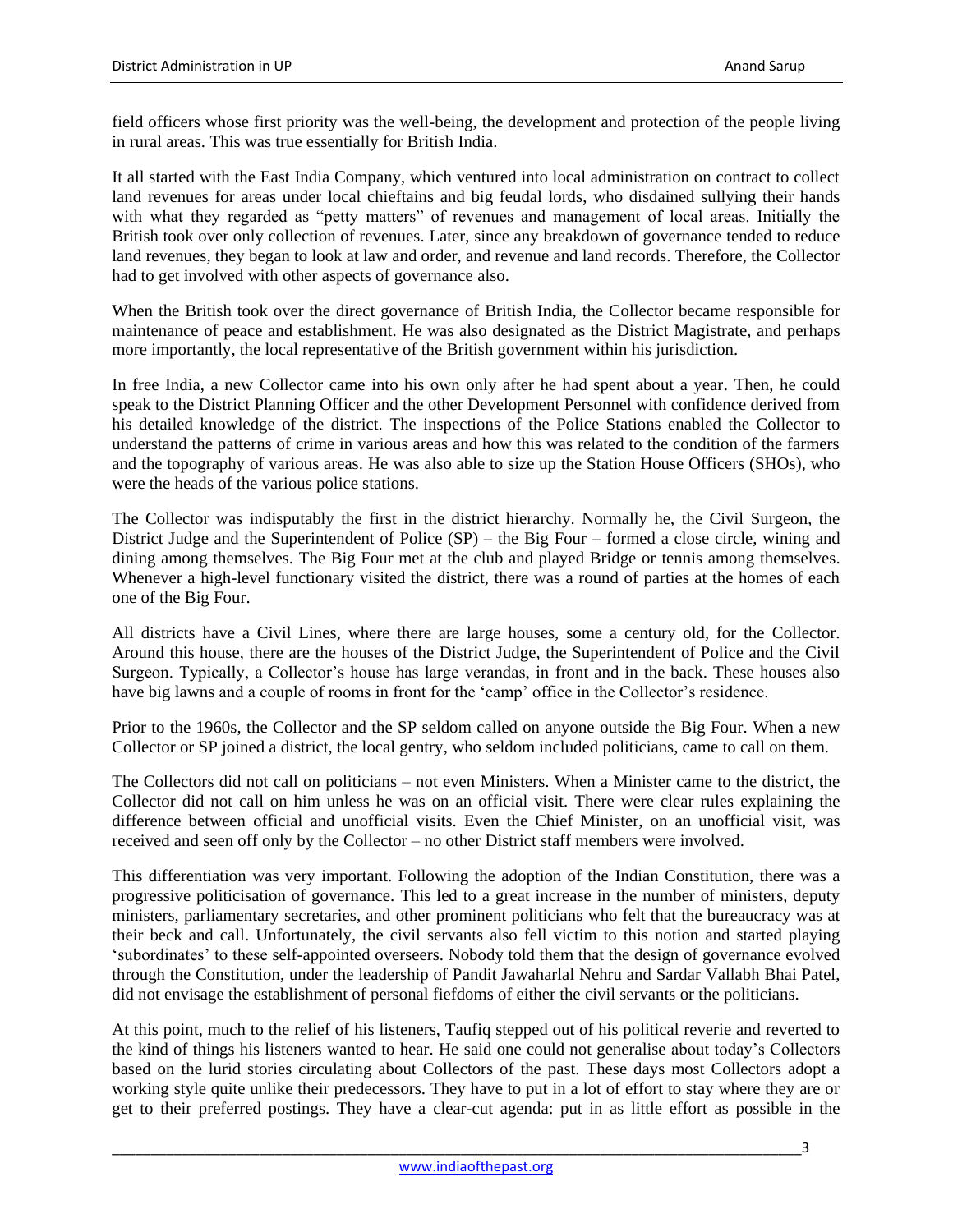performance of official duties, and invest time primarily on keeping Ministers and other prominent politicians happy, without displeasing the Commissioner (the Collector's boss). Try to keep your nose clean by doing as little as possible and avoiding antagonising anybody. Who knows who is connected to whom?

# **Benefits of being a Collector**

As a Collector, you can get whatever you want without going to the market: shopkeepers will send you samples of anything you want to see. Finally, finally when you select something, call the *Nazir* (the official responsible for making purchases for the government) who will perhaps get it for you – free. The Nazir is a very resourceful person who can do anything, except milk a bull. Every (or almost) every Collector depends on the Nazir.

When a new Collector arrives, one of the first people who came calling on the Collector's wife was the Nazir, to inquire about what she would need to settle down and generally apprise her of his resourcefulness. Whatever he does, he does most discretely. There was one Collector whose father was living with him. The old man told the Nazir that he had a lot of time on his hands: he would like to have a few buffaloes to keep him busy. The Nazir pulled some wires, and next week there were seven buffaloes tethered in the Collector's compound.

When the Collector went on tour, he seldom took any cook or any food provisions with him. The Nazir of the *Tehsil* arranged everything for the Collector and his staff.

Most Collectors do not meet important people in the Collectorate, preferring to meet them in the residential office, where the *zamindars* (property owners), businesspersons and the big people could be offered a cup of tea or coffee, discretely, in private. I remember how one of the Collector's orderlies, sized up the status of each of the visitors, and made it known to others by his offering them or not deigning to offer them cloves and cardamom from his small golden box.

Actually, the Collector's visitors have to go through a mini obstacle race. They are stopped first by one of his orderlies to ask what his/her business is, and, if possible, extract a few rupees as *baksheesh*. Once cleared from there, he comes up to me (Taufiq) to sign the visitor's register and only then is he allowed to go in to see the Collector. However, senior politicians and people of substance are ushered straight in to the outer drawing room. In this game of 'stop the pesky intruder', sometimes-poor people do get prevented from seeing the Collector. No doubt, there is a somewhat feudal air about the Collector's office.

Taufiq said that an IAS officer came into his own when he became a Collector. Taufiq had found that people always talked of their first posting as Collector with nostalgia: it remains their finest hour in service. It is unforgettable, comparable to the first night of honeymoon or thrill of a boy's first ride on his very own bicycle.

Invariably, there is a clutch of peons and orderlies hovering round the Collector's house. It is up to the Collector or his wife to decide whether they are also to be used for the performance of household jobs. They are willing to do anything for the privilege of working as a part of the Collector's establishment.

These establishments were set up in days when a Collector had a monthly salary of around fifteen hundred rupees or even more, at a time when prices were low. The monthly salary of gardener or a cook was five or ten rupees. You could buy a *seer* (about a kg) of ghee for just a rupee; mangoes were five seers for half a rupee, and wheat sold at two and a half rupees per *maund* (nearly 40 kg). But, in the pre-Independence days, no Collector bought these things – they were just delivered to him free of charge.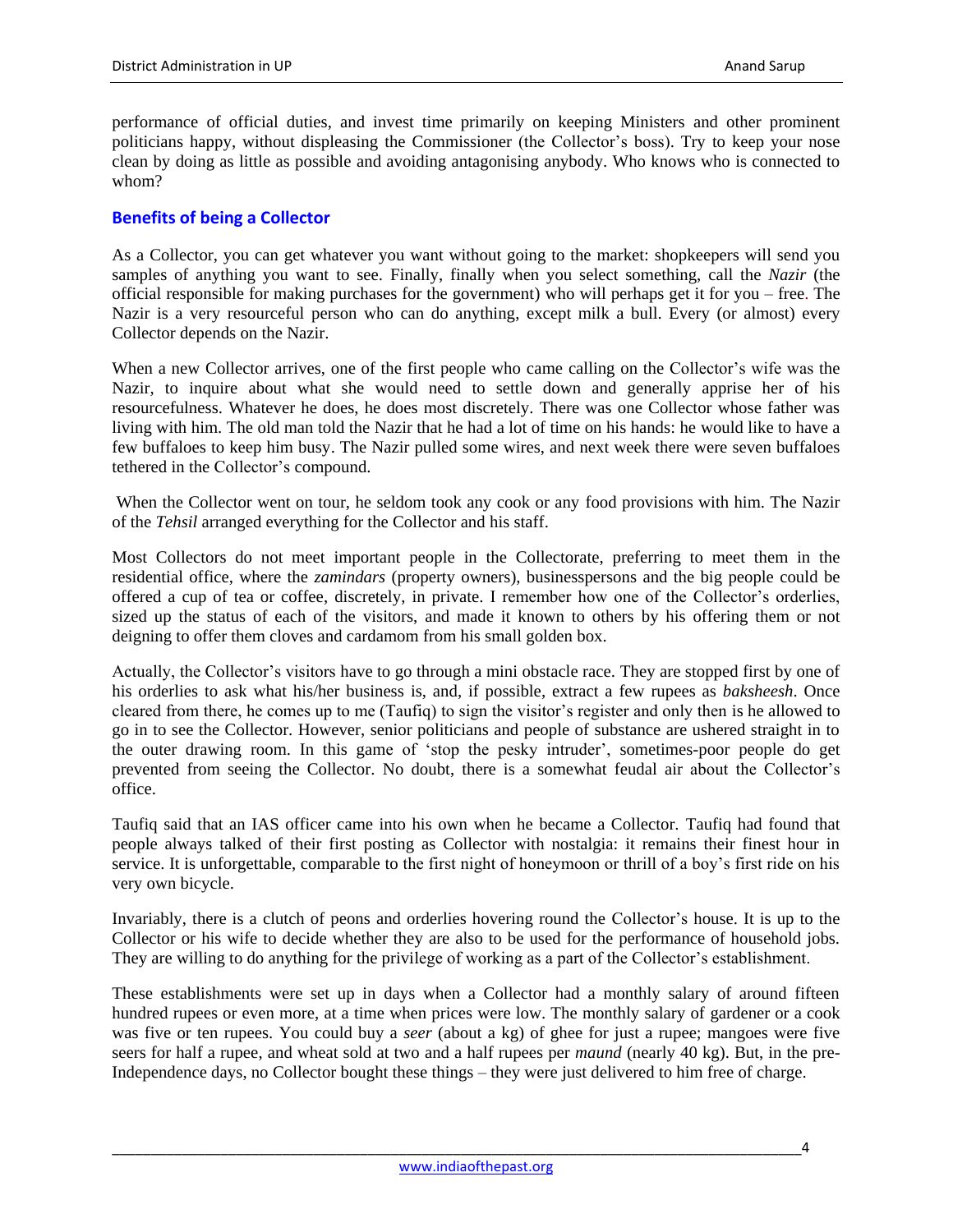This system persisted after Independence. Even in 1959, when one Collector himself visited the market to buy vegetables and cantaloupes, the landholding gentry was outraged and protested at this insult to their self-respect. Why did he have to go to the market like the common people, they asked, when they were at his beck and call? In the old days, during the festival season and on Christmas and New Year, it was customary for people who considered themselves important to offer seasonal fruits, dry fruits, wines, and whiskies to the Collector and other officials of the district. The practise of offering a basket of fruits or dry fruits and a bottle or two of Scotch still continues. *Editor's note: The reference is to 1968.*

Living in relative isolation in a large bungalow, with vast grounds around them where, as one Collector in British days said, 'silence is broken occasionally when a cow passes', often led to understandable megalomania. This was exaggerated by the fact that in an entire district with a population of ten to fifteen lakhs, nobody in the Collector's presence could say that he was wrong. There is no doubt that even today the Collector continues to think and act likes a feudal lord.

Lately, one factor is tending to modify the authoritarian and feudal mindset of the Collectors. Since 1956, the Community Development Programme has been encouraging (and perhaps forcing) the processes of governance to change. Earlier, the big boss spoke and the others listened but it was now emphasised that the lower level functionaries, such as the Gram Pradhans and the Village Level Workers should be allowed to have their say because they are close to the ground reality. Old and seasoned Collectors think this travesty is forcing the administrative system to stand on its head. However, *some* Collectors are beginning to imbibe the underlying values of humility and public service of the Community Development Programme and trying not merely to govern but also to serve the people.

One of the things I observed was that foreign whiskey was a great corruptor of officers. I am not saying this because I am a teetotaller: I do enjoy a drop or two when I can lay my hands on it. However, in a district in which there is prohibition on the stocking and consumption of liquor, surrendering to this temptation can be fatal to discipline. I noticed that in one district an Honorary Magistrate was known to wield a lot of influence because the Collector and the SP visited his house every evening for their drinks, in a district in which drinking of alcohol was banned. Naturally, the Honorary Magistrate extracted his pound of flesh by getting favours they could not refuse. He became the contact point for people within the district administration for obtaining favours. If some officer wanted posting to a better a better police station or needed to be extricated from charges for a misdemeanour, he went to this intermediary, and it worked wonders.

For the greedy Collectors, on the make, the most profitable part of their business was related to land transactions, as they involved considerable sums of money being paid under the table. Most of the time, the Collector himself did not have to do anything. It was enough if he simply overlooked what was happening in the Tehsildars' domain with regard to land transactions. From time to time, a case came up in which a Zamindar wanted to take over a particularly fertile area from the tenants and he was willing to pay a large sum for making the necessary adjustments. In such cases, the Tehsildar facilitated the transaction by establishing a partnership with the Collector – and both were handsomely rewarded.

# *Travel hospitality*

At this stage, our narrator noticed that his listeners were getting bored with his stories. Therefore, he changed the focus of the stories and started talking of how the hospitality required of the field functionaries sometimes embarrassed the upright officers.

There was one Collector who noticed that when he went on tour, there was a retinue of at least six people accompanying him – two orderlies, one Personal Secretary, one driver and one peon. It was customary that the Tehsil staff should arrange for their boarding and miscellaneous needs. The Collector tried to reduce the burden this placed on the Tehsil resources by travelling with just one orderly. But, it did not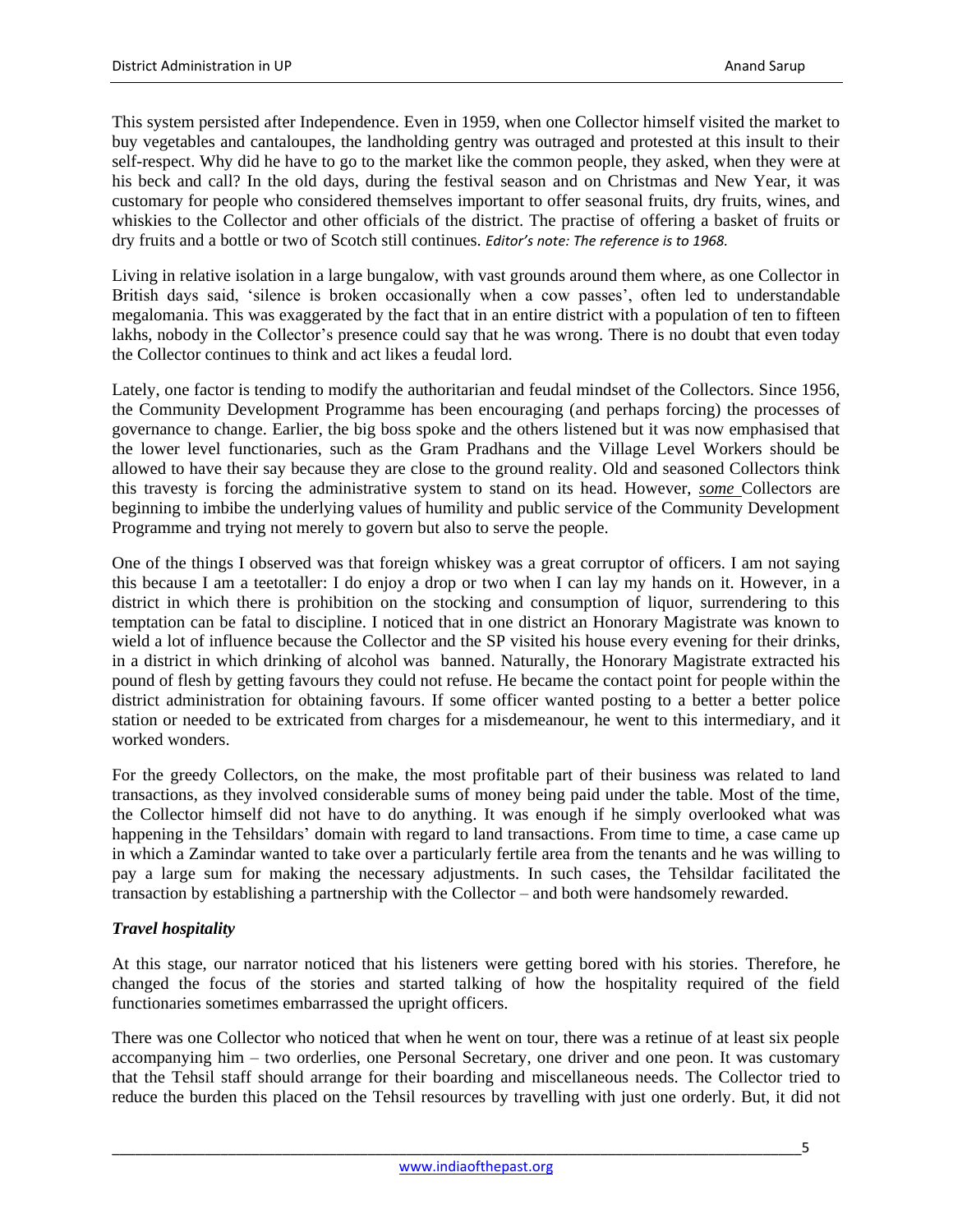work. When he visited any place, the senior staff of the Tehsil decided to accompany him, so that the number in his party did not come down.

He had the most embarrassing experience about extravagant hospitality when he stopped at Shahjahanpur, at the insistence of the City Magistrate, on his way from Lucknow to Bareilly. The Collector was accompanied by a couple of academicians studying the culture of administration in UP.

When the party stopped for lunch, the fare offered included a fabulous meal consisting of vegetable and meat Biryani, kebabs, fish, Koftas, some vegetable dishes, and two kinds of dessert. It was overwhelming. The Collector was greatly embarrassed by this extravagance. He paid the City Magistrate a hundred rupees per person in his party, and apologised to for being unable to pay the prohibitive full cost of the meal. Later, before going off, he took his guests to the kitchen and showed them that all the eight persons of the Magistrate's staff were the same food, for which, he said, that the Tehsildar must have paid the money.

## **Good Collectors**

Undoubtedly, many Collectors had become shysters and self-seekers. But there were still some who worked hard, according to the word and spirit of the Constitution, and took the consequences gracefully. Interestingly, most of them did not suffer in the end. When faced with unusual problems, the Government had no choice to seek the help of people who had not atrophied and who could think out of the box.

But, those who had bartered their independence for pots of gold are in the majority. While government rules required Collectors to spend 120 days and 90 nights on tour, out in the field, many did not go out for more than ten days in a year. If they had an inconvenient boss who insisted that they tour, they made fictitious tours and in the process managed to draw Travelling Allowance, and take a commission from the Tehsil for fraudulent bills for carting the huge paraphernalia for field touring provide by the government.

Some Collectors looked forward to these camping tours. They often took a gun and possibly a horse to visit the countryside. They would occasionally bag a few quails or partridges, and if they were lucky, even a wild duck or a deer. But, there were others, who loved who enjoyed going all over their jurisdiction to see things for themselves, all over the length and breadth of the district and re-established confidence in the minds of the people in the far-flung areas of the district, in their area.

## *Crazy Horse*

I recall one Collector who came to be called 'the Crazy Horse' because he travelled so much. He who took it upon himself to actually tour for 120 days and 90 nights, going to places that had not been visited by any of his predecessors since 1947. I had to type out his long, fact-filled 'inspection notes'. In the course of his tours, he visited and recorded his observations in respect of ten Police Stations, twenty cooperatives, all the Town Area committees of the District, five *Nyaya Panchayats*, thirty *Gaon Sabhas* and *Gaon Samaj* institutions, several Block Development Offices. In addition, he also visited twenty villages for the spot verification of their records.

After some time, an equally barmy Deputy Collector, who knew revenue administration in and out, and who got attracted by the Collector's plan to see every remote area, joined him. Together , they, accompanied by me, went to some places on horseback, some on a boat fitted with an outboard motor and some, even on foot to register the presence of 'government' to people in remote areas. In all the years of my service with Collectors, I have never come across another officer who was so greatly interested in what was happening in his district.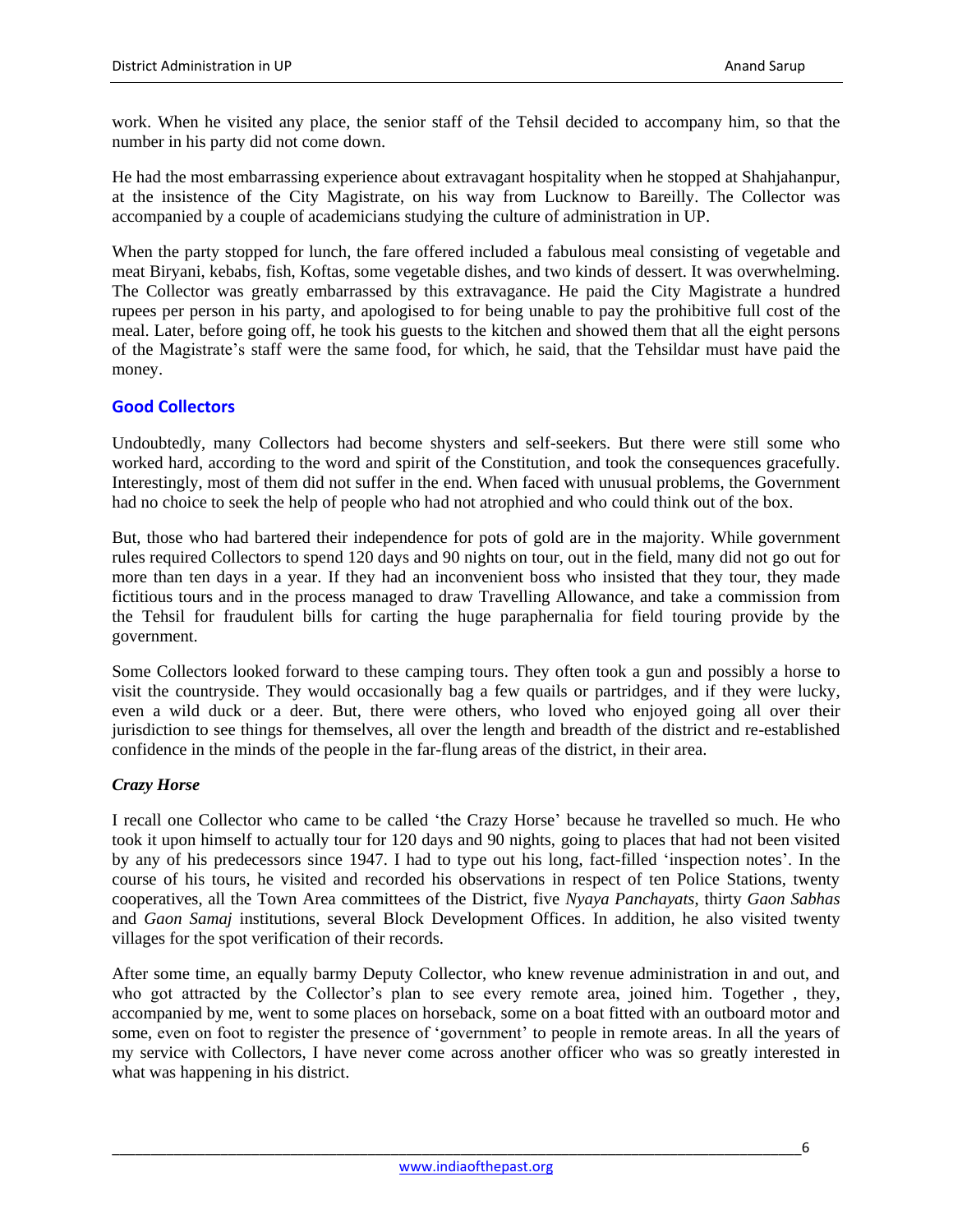In contrast, the Collector whose father tended buffaloes never went out of the headquarters because he could not bear to be separated from his very charming wife. He also couldn't think of subjecting her to the rigours of the outback. If one assesses the fortunes of these two Collectors, the one with the pretty wife did much better because he was always around to look after politicians. He also did not annoy his subordinates by always checking what they were up to. This got him an excellent job appraisal from the Commissioner. On the other hand, Crazy Horse earned an adverse rating from this boss because he was too busy learning about his district to look after his boss's needs.

# *Dhyan Pal Singh*

Dhyan Pal (D. P.) Singh was a local officer, unlike IAS officers, who had been promoted to Collector. Many such 'promoted' Collectors were burdened by a sense of obligation to those whose support had raised them to the position of Collector.

However, there are some but rare 'promoted' people like D. P. Singh who do not feel beholden to anyone for anything. With the advantage of years of service, they knew the ropes and were able to achieve a great deal in their assignments. D.P. Singh was a most celebrated Collector of Etawah. Later, he did a lot to establish the Community Development Programme. He went on to become the Vice-Chancellor of the G.B. Pant University of Agriculture and Technology, where he worked wonders in ushering in the Green Revolution in Northern India.

However, let me not forget to mention that some of D.P. Singh's 'promoted' colleagues did everything that should not have been done by IAS officers. They became like rogues elephants. They felt that they were no longer vulnerable because of their connections with the senior officers as well as the politicians. These people cause nothing but heartaches to young officers posted with them, with the exception of those youngsters who are connected to influential people of the state. These people show youngsters in their formative years of how greed, chicanery and hypocrisy can lead to success in one's career.

The direct recruits to the IAS who escape being victimised by such unprincipled bosses remain idealistic at least for a while. However, over time, the youngsters forget the idealistic mumbo-jumbo learnt during their training, and accept the pragmatist's recipe for career advancement.

## *Sultan Baig*

After the departure of the hard drinking Collector who was friendly with the Honorary Magistrate, came Sultan Baig, an idealist. On his first day as the new Collector, Sultan wanted to find out for himself what was actually happening in his district. To avoid recognition, he wore nondescript clothes, and visited various government offices, without disclosing his identity.

At the *Kotwali* (police station), he found many people waiting to meet the SHO, the police chief of the area. Among them, some people had come to report a murder and dacoity in broad daylight the previous day. These people had spent more than twelve hours at the police station but the police officers had not registered their case. Worse, they complained, the SHO and the constables on duty had asked them to bring food and liquor for their dinner and told them afterwards that their case would be registered the next morning. It was already well past eleven o'clock but till then they had not even been allowed to tell their story in detail. When Sultan, pretending to be an ordinary citizen, tried to intervene, he was threatened with arrest and prosecution for interference with the official duties of a government servant!

At the *Sadr* (main) *Tehsil*, at the district headquarters, everything seemed well organised. A clerk was receiving the documents to be registered and applications for changes in land records. He was collecting some money from every one, without issuing any receipt. On inquiry, Sultan was told that there was a fixed rate for everything. Everybody knew the going rate for the work to be done and there was no hassle. He purposely asked a litigant as to why no receipt was being issued for the money paid. His question was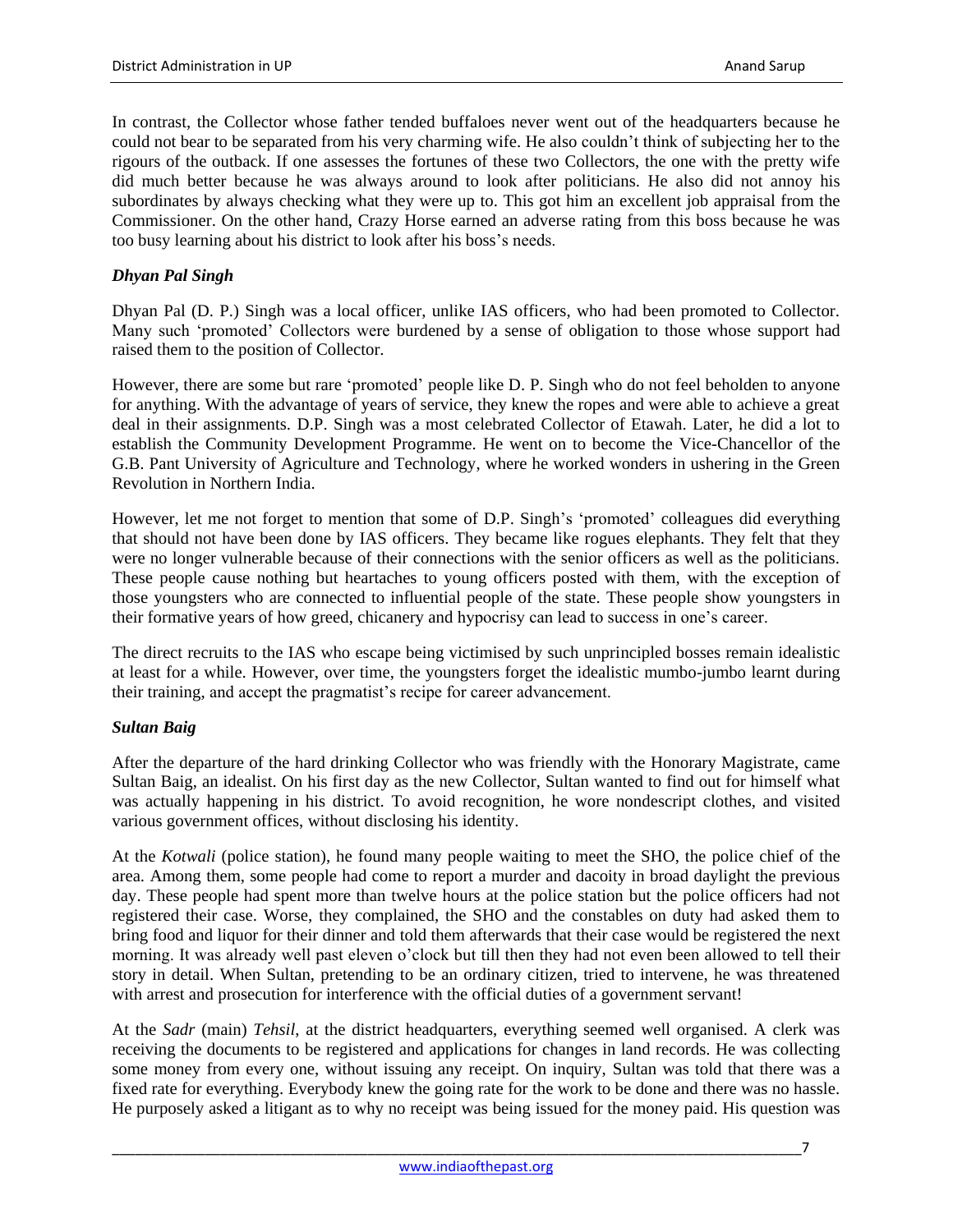loudly and laughingly repeated for all to hear, and somebody then pointed out that he obviously was 'wet behind the ears'.

When Sultan arrived at the Collectorate, he was amused to find that the Arms Clerk was shooing everyone out, telling them that they would now to pay much more because the new Collector was an extremely strict officer. Baig pointedly asked for the application form for a revolver license. He was asked to come again after a week because the office had run out of these forms. He was also informed that he would have to give a present of at least two hundred rupees now so that he could get the form later.

Baig had started enjoying this game of deceit. Therefore, he went on to the District Arms Officer with the complaint that the Arms Clerk wanted a bribe of two hundred rupees. This officer heard him patiently, made sympathetic noises, but at the end told did nothing except to tell him to come again with a written complaint.

In the following few days, the Tehsildar, the Arms Officer and the SHO came to call on Sultan Baig. They realised that they had seen him before in their own offices, and they knew that they had an unpredictable character on their hands. In a place where everything happened in a predictable manner, nothing could be more unsettling.

Another thing Baig did was to evaluate whether he really need a large house with several lawns around it to perform his duties. He concluded he did not need them. Further, he could not afford to pay either for the maintenance of the house or of the lawns. On top of it, the house was keeping the public at a distance to create an aura of exclusivity around the Collector – which he did not like. To make himself more accessible to people, he did two things.

First, he decided to stop the practise of meeting people at the residential office. Instead, he would get to his office earlier than normal, and meet his visitors there. His decision to move his morning meets at his office was not to the liking of his personal staff, which were in charge at the camp office at his residence. At the office, he set up a simple system that made it clear that every petitioner was equal, and he was willing to deal impartially with everybody irrespective of his status. Whatever happened in his office was now transparently clear to everybody.

Second, he asked the Government to let him abandon the house the Collector had occupied for many decades and move into a small bungalow adjacent to the district courts. This proposal created a furore. The Commissioner sent for him and told him that, after consultation with the Government, his proposal had been decisively rejected. The Chief Secretary, who had himself lived there as a Collector, believed that such a move would minimise not only his own status as the Collector but would also create a problem for his successors. When Baig raised the question of cost of maintenance, he was told that to use funds placed at the disposal of the Tehsil for sundry labour charges. Baig realised that his move to a smaller home would generate negative repercussions at all levels in the Government. Since he did not, as yet, want to have a full-blown war with the establishment, he gave in after placing his protest on record.

Baig had been posted to this district largely because it was regarded as a 'troubled' district, given its large population of Muslims. He noticed that very few Muslims came to call on him. He decided to break protocol by inviting Muslim families to his parties, even though they had not called on him. The invitees were puzzled. Why a Collector would offer tea and refreshments to people who had ignored his arrival, they asked themselves. Still, they did attend his parties.

After several Muslim families had attended his parties, a group of prominent Muslims came to call on Sultan. They thanked him for his hospitality, and also asked him the reason for their inclusion among his guests.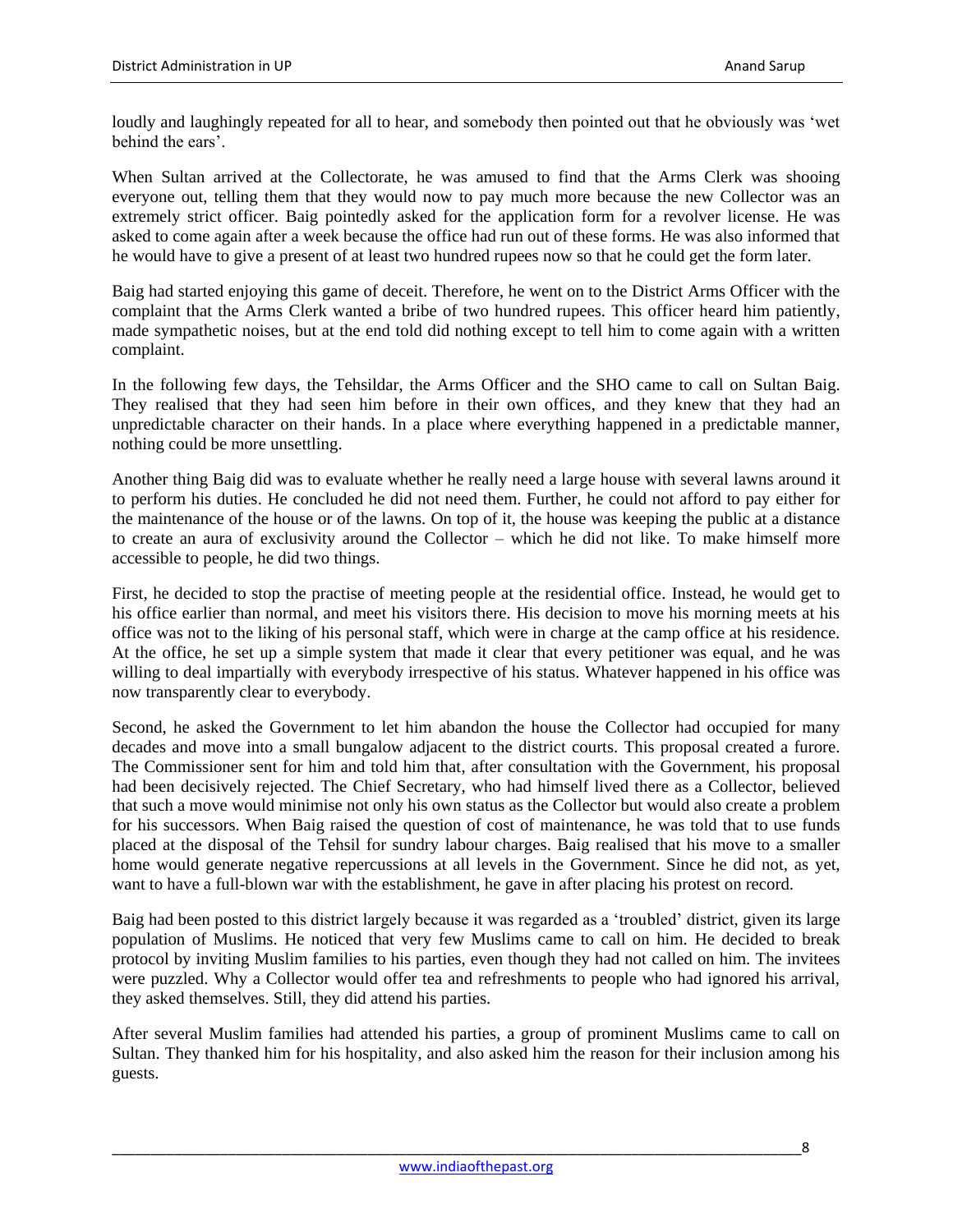This is what Baig was waiting for. He was blunt with them. Why was he, a Muslim Collector, the son of a distinguished family albeit from Lahore, being ignored by his own community? The visitors explained that it was only ten years had passed since the formation of Pakistan, for which some of them had agitated vehemently. Why should it surprise him if some of them felt guilty and under suspicion?

Baig was equally frank with them. His family had come away from Pakistan because his father was a secular Muslim who was ashamed that non–Muslims should be driven out of their homes in the name of Pakistan. Now, as a Collector in a free and secular India, Sultan was convinced that the upliftment of the Muslim community, which was indisputably backward, could not take place without the initiative of some people from the local Muslim community. Besides, without their participation, the gap with other communities and the government administration would never be bridged.

Why should the Islamia School for girls be in such neglect? It was not as if the educated Muslims were boycotting employment opportunities in government. The District Government Counsels for Criminal and Civil Justice were both Muslims. If they could accept government patronage, why should they and others of the community play no role in the resuscitation of the Muslim community?

The results of this reasonably worded reprimand were astounding. For example, within a couple of months, the Managing Committee of the Islamia Girls' School was revived and eligible girls were induced to get admitted with promises of privacy, scholarships and reasonable fees.

Later, during winter season, a known poet residing in the district was asked to organise a grand *Mushaira*  at which some of the most well known poets, including Shakeel Badayuni came to recite their poetry. This became a great occasion for conviviality in which a lot of people participated. Among those who attended, the *Mushaira* was Hafiz Mohammed Ibrahim, a Union Minister who happened to have come to attend a wedding in town.

Baig was an upright officer. Nevertheless, an unwitting action created an embarrassment for him. When the Tehsildar from Gunnaur, reputed for Desi ghee came to see him on an official business, on the prodding of his cook, Sultan gave him money and asked him to send him a large tin of the best ghee he could secure. A week later, one of his friends, Mr Siddiqui, came and tauntingly asked him as to when he had started getting free ghee from Tehsildars.

Baig was surprised and assured him that he had paid the price of ghee in advance. Mr Siddiqui told him that everyone knew about the ghee coming from the particular Tehsildar. But, how would they know that the Collector had paid for it? Since his predecessors always had free ghee from Gunnaur, people would assume that he too was doing the same.

Baig asked Mr Siddiqui how he came to know that Sultan had asked for ghee from Gunnaur. Mr Siddiqui explained that the story had started from the bus driver who, at Gunnaur, delivered the ghee to his cleaner with instructions to deliver it to the Tehsildar Sadr. The bus driver, the cleaner, the Tehsildar Sadr, and his peon who came carrying the ghee – they all knew that the ghee had come from Gunnaur, so they presumed it was free. Then, the rumour mill, which was forever looking for chinks in Baig's shining armour, had carried the 'news', which had reached Siddiqui.

This incident made Baig much more cautious about the unintended effect of his actions.

## **Epilogue – summary**

*Editor's note: At the editor's request, the author has written a comprehensive epilogue tha covers a range of issues related to India's administrative system before and after Independence. A summary is presented first, followed by the complete text.*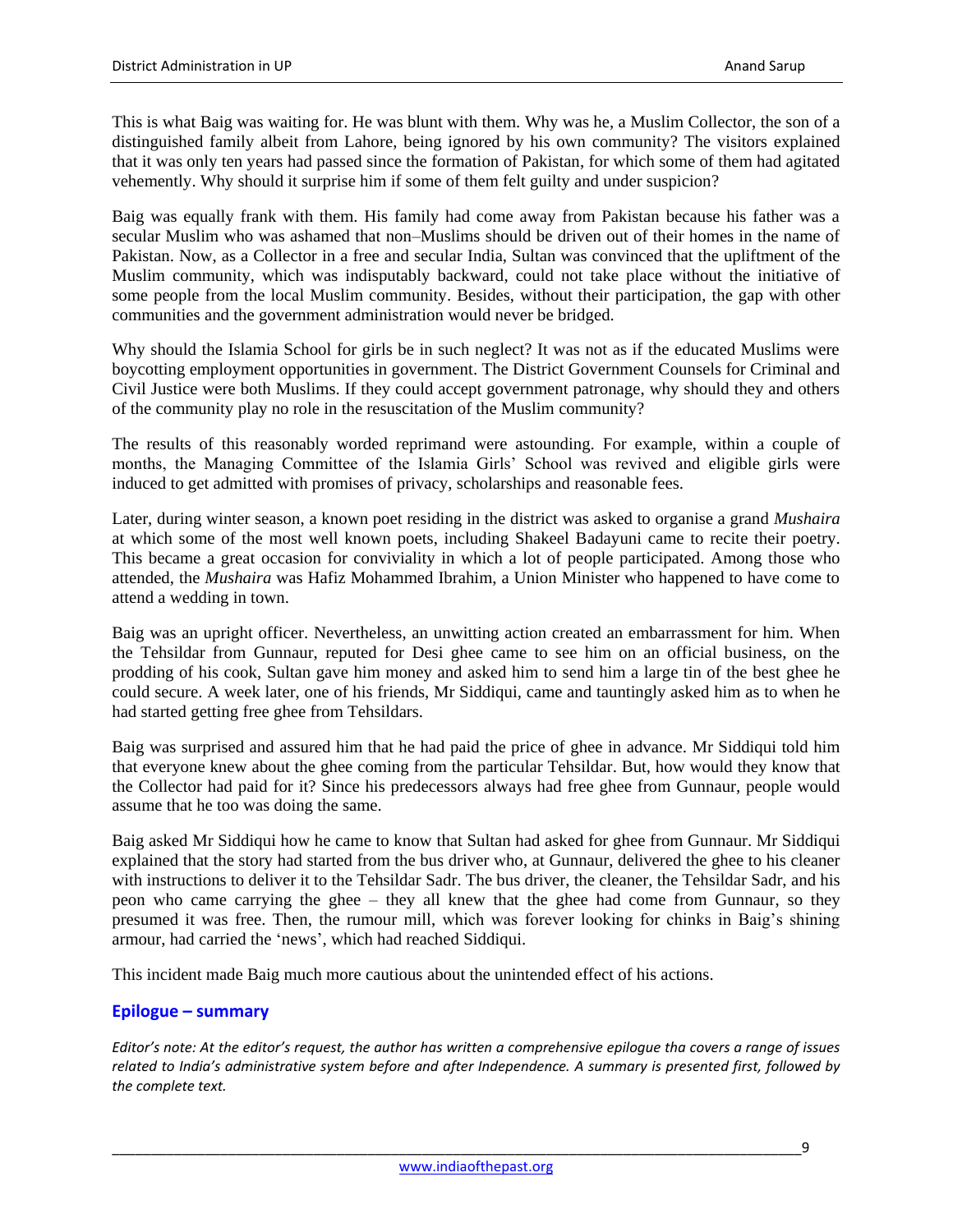By the 1940s, the institution of a District Officer, responsible for collecting the revenues, maintaining law and order, dispensing justice according to the codes of laws enacted by the British Parliament for India, had emerged as the pivot for the governance of British India. This person, who was known as Collector cum Deputy Commissioner, was regarded as power plenipotentiary of the British Empire in India, with the authority to watch over the functioning of almost all district-level officials.

At the time of India's Independence, there were claims that, under British rule, the Indian Civil Service (ICS) Collectors had improved the lives of the rural people by closely supervising the functioning of the bureaucratic system by reaching out to the common people by their close supervision and their extensive touring all over their districts. We can sum up this story of the ICS and the British bureaucracy by saying that most of the ICS and their ilk were willing to let well alone rather than take cudgels with their masters, even though they had a lot of leeway because their masters were far away in distant Britain.

At Independence, the biggest challenges for the new government were: the administrative integration of the Princely States into the national system; the putting out of communal conflagrations; the management of decrepit infrastructure; and dealing realistically with acute shortages of essential goods. These presented a set of complex challenges.

The situation was confounded further by the fact that a large scale administrative churning had taken place on the eve of Independence because many ICS officers left India, and Indian officers were allowed to quit so that they could move to India or Pakistan. This was allowed to happen without considering how this movement would affect governance. This churning created a serious hiatus. Administration got disorganised and managerial functions had to be organised through hastily propped up officials.

India had the best minds to lay down some of the parameters for the new administrative services. Nehru, Patel, and Ambedkar – they had all studied the working of the British bureaucrats, while studying law in United Kingdom and also later as administrators setting tasks for them. However, they had never handled the mechanics of recruitment, training or managing a cadre of civil servants. They had no idea of what role morale plays in the performance of civil services and how it gets lowered and how it has to be restored.

India's leaders were so pressed with difficult problems that they could at most provide a framework for the Indian Administrative and Police Services, and make marginal adjustment in the regulations for the Central services and then let the details for recruitment rules and the arrangements for training and orientation and also for management be worked out by lesser mortals at the National and State levels. This is where the systems were hit by the critical absence of time, patience and experiential wisdom for working out the details.

When the IAS was created, it was, unfortunately not made clear that the IAS would have to be different from the ICS. Further, in making selections for the new established services, the selectors often forgot the nature of the new challenges which would surface because of the republican nature of Indian Polity and the way behaviour of the politicians on the ground might shape up in view of their physical proximity to the political executives running governments.

Judging by the standards of the British bureaucracy, the IAS has been a magnificent failure! There is no denying that, generally, the IAS consists of extremely intelligent people. They are sharp, quick, knowledgeable and easy learners. Most of them know what they want out of life, and from the start, they are on the go to achieve what they set out to accomplish. They are not fussy about the fact that other people might perceive them as corrupt, communal, compromising and self-seeking individuals who don't even have any *esprit-de-corps* as a redeeming feature. Even sundry politicians look upon them as tools meant essentially for somehow doing what they want for furthering their interests. Nobody is bothered,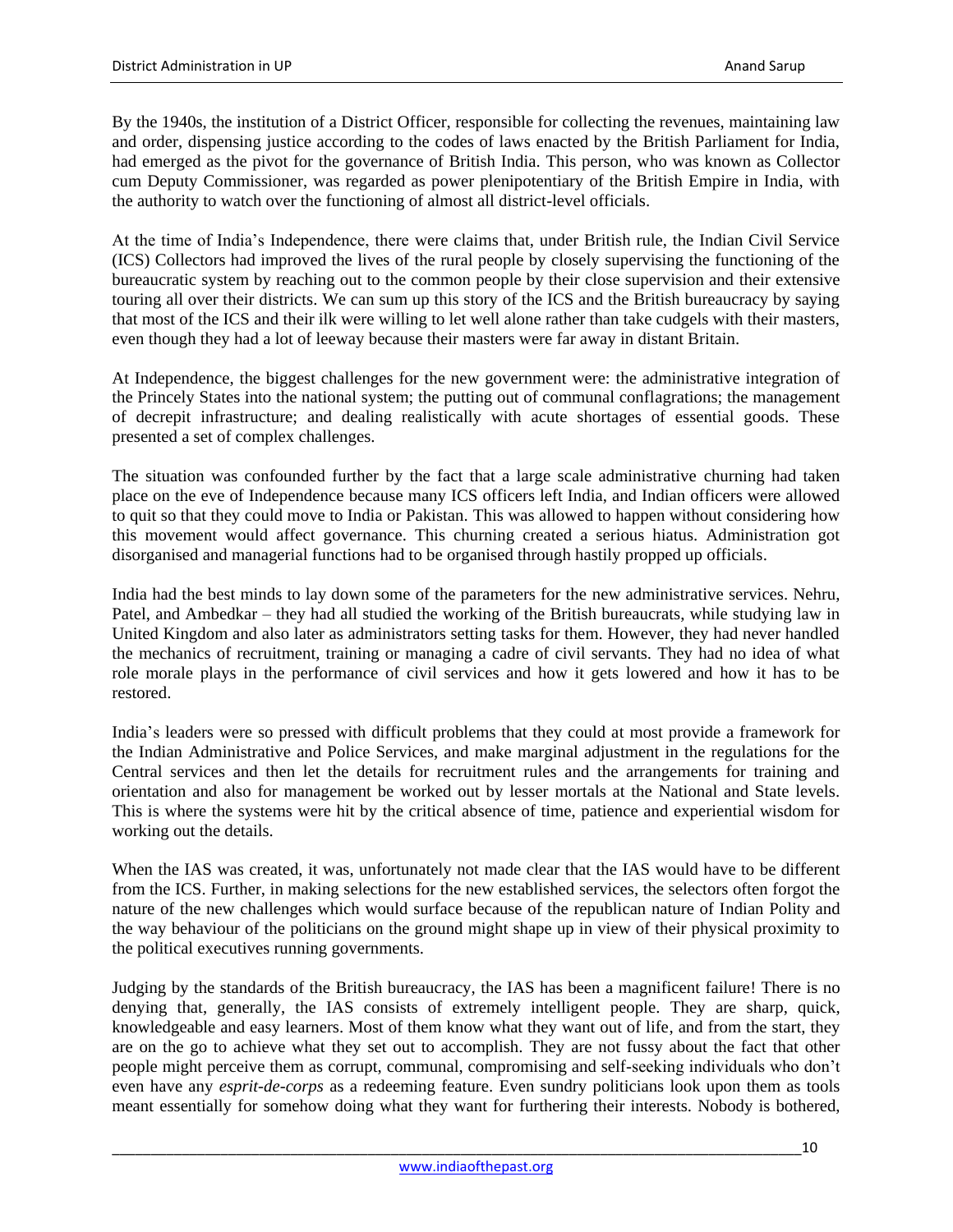whether or not they have incisive knowledge of ground level dynamics: they are not seen as people who can tell what will or will not work on the ground.

Those responsible for creating the IAS should have emphasised the need for humility among the rank and file of bureaucrats dealing with multidimensional situations, which India exemplifies. Instead, what we have are hierarchies of authoritarian regimes in departments and ministries at the Centre as well as States, where the demand for "consistently praiseworthy" performance by the seniors, has robbed the juniors of the self-esteem to look independently at life around them and reflect on it. In the process, they tend to get shaped to become tools in other people's hands. They progressively start believing that they are not in the business of learning from their own observations and experiences to go on evolving, enriching altering and systematising a world view of their own. They decide, early in service that given the top-down system in which they have been placed, it would be dangerous to look upon themselves as members of a self-sustaining and interacting system. The system, they conclude, requires whiz kids or lawyers who can deliver whatever the boss, bureaucrat or politician wants of them.

Another thing which the designers of a new service should have emphasised at the outset should have been the absolute imperative of giving the members of the All-India Services emoluments which would have enabled them to live without having worry about how they would finance the minimum establishments required for living in relative dignity at home and also on tour, without sponging on subordinates.

The most grievous mistake was to fall into the trap of the members of the old guard vociferously speaking up for the officers of the Provincial Services and the Army Officers on the point of demobilisation, who they argued, were there, waiting to be called and given substantive positions. If they were taken in, there would be no difficulty to fill the hiatus created by the departure of expatriates. It was a situation in which no one was in a position to look the gift horse in the mouth. The net result was, that on the eve of freedom, most of the people functioning as Collectors were PCS officers, given temporary charge of the districts. These people were quickly created commissars, whose creators had no notion of the manner in which the ICS had evolved the strategy for selecting or training their fledglings.

While laying down the short and long term objectives of the bureaucratic system on the anvil, one could reasonably lay down the following parameters also for providing a cultural milieu to the young recruits:

- Feudalism and indebtedness were powerfully entrenched in rural life;
- Ignorance of the value system essential for dignity and survival of Tribals;
- Absence of commitment to the strategy and a resolve to end casteism and untouchability; and
- Bureaucracy was being established without any ethical or ideological foundations

## **Epilogue - complete**

## **Pre-Independence India**

To put it briefly, the Collectors started as the contractor for collecting and handing over the land revenues to the Nawab or the Raja or a Taluqdar too busy with his peccadilloes to collect even his revenues. Naturally the Collector collected his commission and for performing this function had also to look into and rectify maladministration, if it interfered with either the generation or the collection of revenues. As revenue collecting functionaries, the Collectors discovered that outbreaks of diseases, famines, the usurious practices of *sahukars* or even landowners doubling as money lenders, wanting to dispossess a cultivator, had to be dealt with severely to ensure the continuous and profitable pursuit of agriculture.

When vast territories came to be annexed by the East India Company Bahadur, or later by the British Government, a new breed of civil servants entered the scene. Quite a few of these had studied in Oxford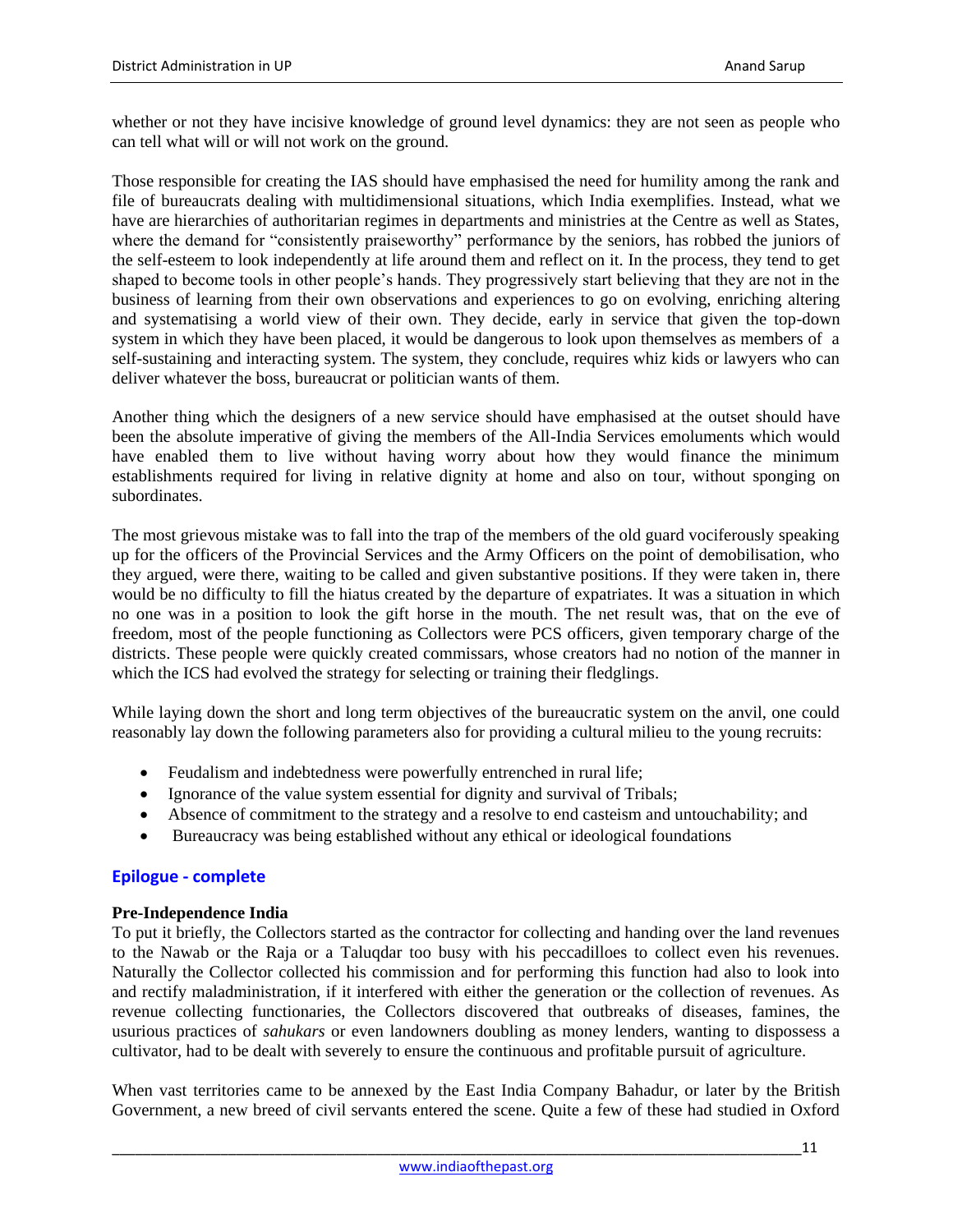and Cambridge and imbibed the contemporary culture which wanted to spread democracy in Britain. Many of them were familiar with the ideas of Rousseau, Voltaire, the Utilitarians and even the writings even of Karl Marx and of the Americans who had revolted against the British Rule in the Americas. The biggest changes in the culture and the working of the ICS had been precipitated by the British involvement, with the First World War.

On the one hand, these currents and cross currents had shaken the belief that 'the Sun never sets in the British Empire', and on the other, it had confirmed the belief among many in the ICS and the other associated with British bureaucracy that they would have to pave the way for India's independence. However, the essentials of the role of the British bureaucratic system were defined so well by the celebrated ideologue of the ICS, Phillip Woodruff by stating on the eve of his departure by stating that if the man in a corner of a district felt that the Collector was there mainly to see that he was safe and to ensure his well-being, it would be greatest tribute to what the ICS and the British system of governance had sought to bequeath to India. In effect, this summation emphasised: the reaching out to the last man; the commitment to the farmers' well-being; and, the function of providing a shield against the powerful who might deprive him of his rights and safety.

For our purposes, it would suffice to state that by the 1940s, irrespective of the nomenclature, the institution of a District Officer, responsible for collecting the revenues, maintaining law and order, dispensing justice according to the codes of laws enacted by the British Parliament for India, had emerged as the pivot for the governance of British India. This person, who was known as Collector cum Deputy Commissioner, was regarded as power plenipotentiary of the British Empire in India, with the authority to watch over the functioning of almost all district-level officials. The exceptions were judicial officers placed in the charge of independent District Judges, who were answerable only to the High Courts.

In the overall scheme of governance, the most important elements at the district level were the Collector, who was also the District Magistrate (D.M.), District Judges, and the Superintendent of Police (S.P). The District Judges and their sub-judges were accepted as independent of the control of the Collector and D.M. The overlapping of the authority of the DM and the District Judge in the administration of criminal law came to an end in 1961-62. However, the administration of Revenue Law remained full under the authority of the Collector because he was responsible for the maintenance of land records so intimately concerned with the assessment and collection of land revenue and other taxes.

It needs to be mentioned here that there is a school of thought which even now rues the exclusion of the District Magistrates from the administration of criminal justice. The charge is that by excluding the District Magistrates from the functioning of courts, these courts were freed from the responsibility of showing to any superior authority, the extent to which they compromised with the principle of keeping a tight rein on the grant of adjournments and also the final disposal of cases. The functioning of the courts became a matter of mutual accommodation between the presiding officers of courts and the lawyers, without anybody keeping a check on what was happening between them from day or day.

As far as the Superintendent of Police (S.P.) was concerned, he was under the control of the Collector & DM. Of court, any S. P. always looking for ways to act on his own judgement but the Collectors & DMs knew that under the law, they could not compromise with their accountability for the law and order functions in their districts.

In the ultimate analysis, it was crucial for the Collector to know what was happening to the farmer and cultivator in his day to day life - whether he was holding his own against the high and mighty landlords, the outlaws and also the people at the lower rungs of his own bureaucracy. The Collector was required to know if the lands were being sown once and where possible also more than once and if in some areas lands were being left fallow, what were the reasons there for.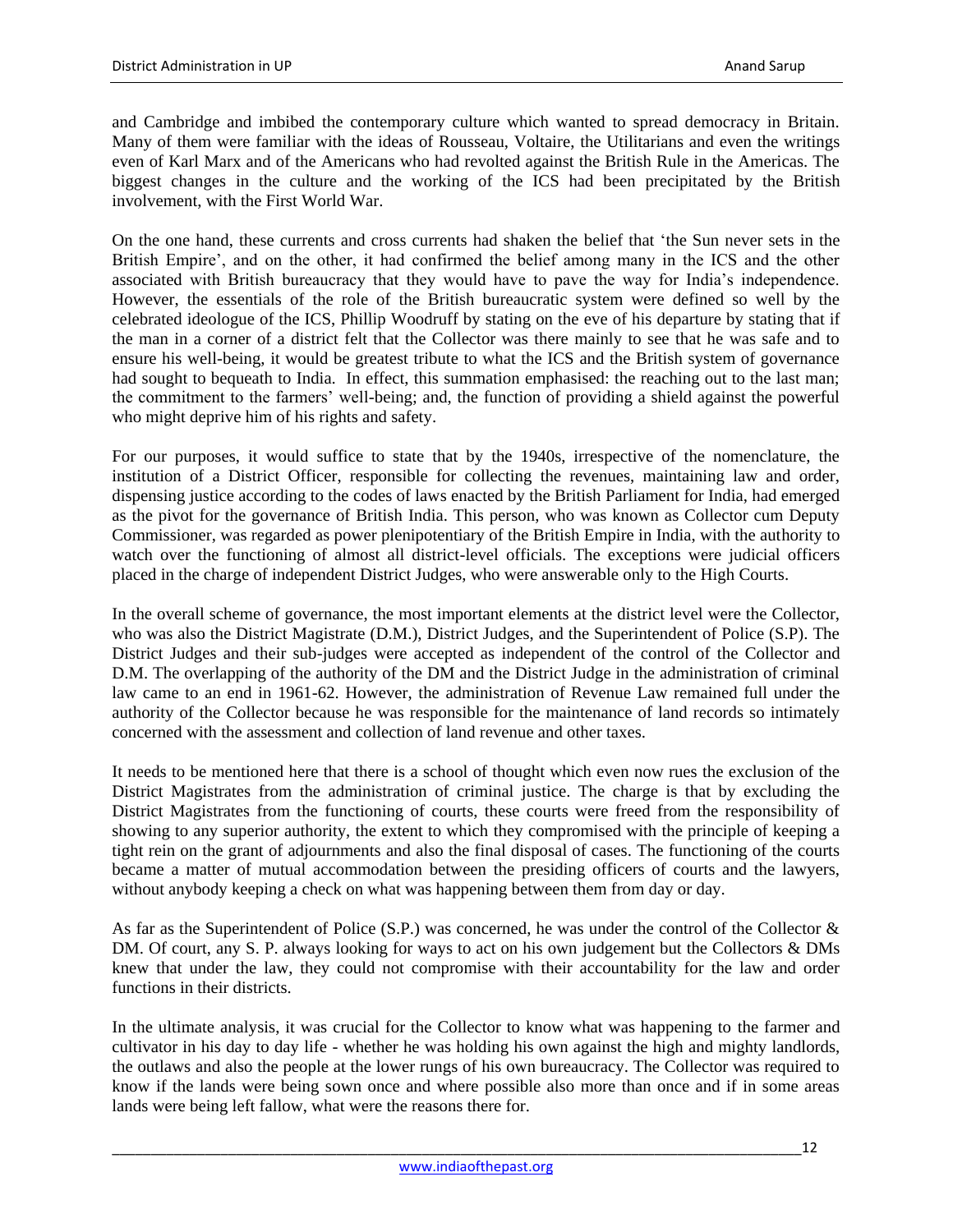At the time of India's Independence, there were claims that, under British rule, the Indian Civil Service (ICS) Collectors had improved the lives of the rural people by closely supervising the functioning of the bureaucratic system by reaching out to the common people by their close supervision and their extensive touring all over their districts. They had also carried out, at the provincial and the central levels the reforms in conformity with their notions of liberal governance, as long these conformed to the signals and initiatives of the British Parliament.

We can sum up this story of the ICS and the British bureaucracy by saying that most of the ICS and their ilk were willing to let well alone rather than take cudgels with their masters, even though they had a lot of leeway because their masters were far away in distant Britain.

The situation was confounded further by the fact that a large scale administrative churning had taken place on the eve of Independence. First, most of the British ICS officers and other functionaries, had quit, even though the Viceroy, Lord Mountbatten, had agreed to stay on and steer the country for some years. Second, government employees in the territories which were to form part of India and Pakistan were allowed to opt out of staying where they were, and were allowed to move away to other places in other provinces, in another country, on purely communal considerations. This was allowed to happen without considering how this movement would affect governance.

This churning created a serious hiatus. Administration got disorganised and managerial functions had to be organised through hastily propped up officials, of whom many had no experience of dealing either with the problems of that magnitude or of that area. Naturally, many of the appointees did not evoke much confidence among the people fearful for their lives.

#### *Some exceptions*

A. O. Hume (1829 - 1912) played a key role in the establishment of the Indian National Congress in the year 1883. He was originally a civil servant. His career in India included service as District Collector, Etawah (U.P.), head of a central department, and as Secretary to the Government of India, from 1870 to 1879.

He was very outspoken and never feared to criticise Government when he thought that it was in the wrong. In 1879 he angered the authorities by his outspokenness, and finally resigned in 1882. In 1883 he wrote an open letter to the graduates of Calcutta University, calling upon them to form their own national political movement. This led in 1885 to the first session of the Indian National Congress held in Bombay.

A.O. Hume did what he did and acted the way he did, inter alia, because he was the son of Joseph Hume, FRS, a Scottish doctor who had served for a while in the East India Company and therefore had a grasp of the Indian realities.

F.L. Brayne, Collector of Gurgaon in the 1920s was another ICS officer who was interested in India's development. He introduced what he called as the [Gurgaon Scheme of Rural Upliftment.](http://www.ssmrae.com/admin/images/77c7b02ead0c40de7bed1c274672cd3f.pdf)

On the issue of the establishment of the Talukadari and Zamindari systems, many of the civil servants in Southern and Western India and also Punjab, had grave reservations; in the end, they, rather than the diehards favouring the Talukadari and Zamindari systems, prevailed.

## **Challenges at Independence**

.

The biggest challenges for the new government were: the administrative integration of the Princely States into the national system; the putting out of communal conflagrations; the management of decrepit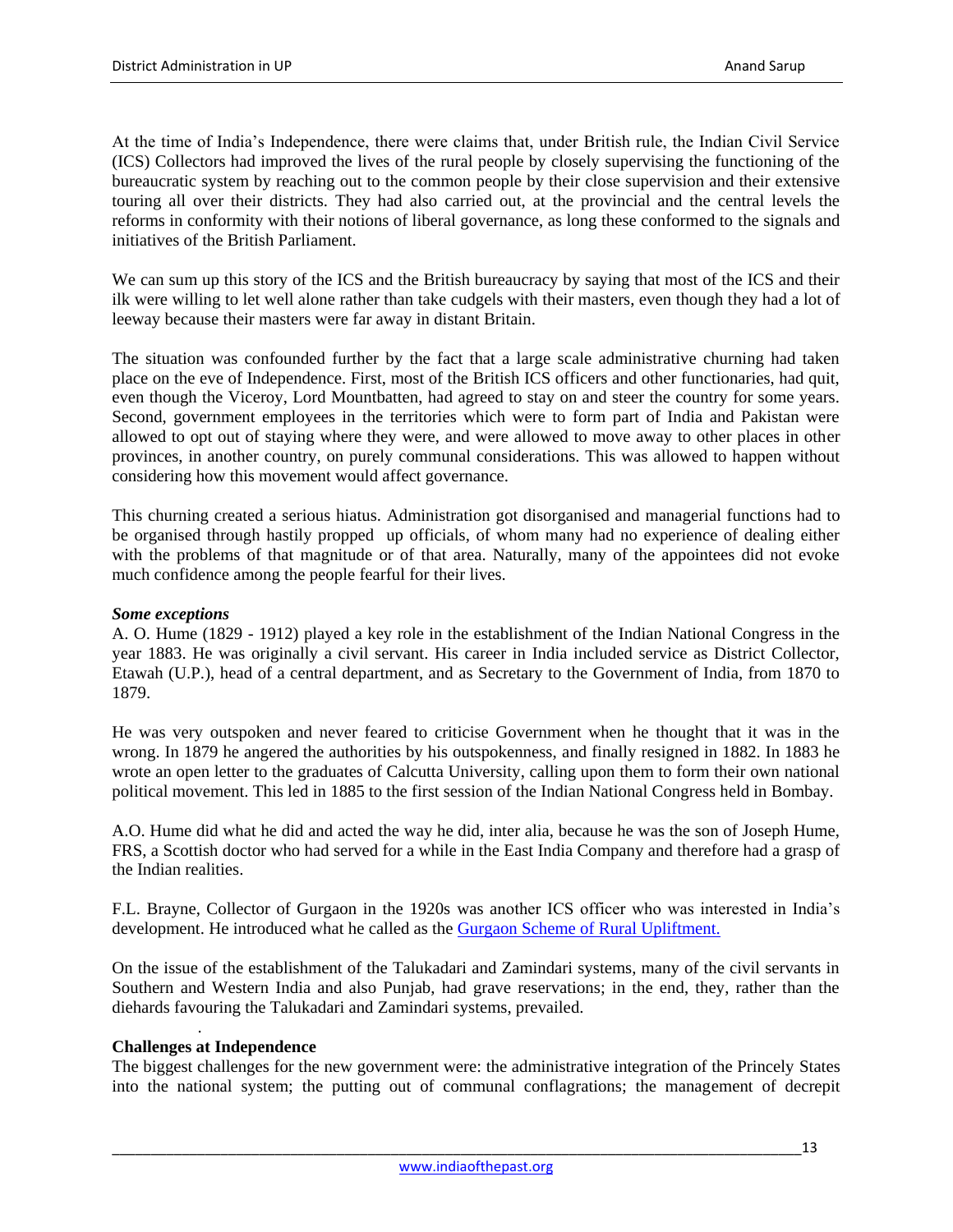infrastructure; and dealing realistically with acute shortages of essential goods. These presented a set of complex challenges.

There were, for instance, as many as 568 Princely states on the eve of Indian Independence, of which 572 were entitled to gun salutes of various order. Nearly all of them had their own army units, and in fairness, having taken over their territories, you had to accommodate them in a manner which would not cause too much hurt to their fragile egos. While dealing with his problem, you had also to keep in mind the need for preserving the morale of the tried and tested defence forces India had inherited from the British administration. Besides this, you had to accommodate a huge number assorted retainer of the Princely states into a rational administrative system. This obviously required the patience of Job and the mind of a master tactician.

In a letter written on 24<sup>th</sup> August 1947, Sardar Patel, the Deputy Prime Minister and Home Minister of India, wrote to Mahatma Gandhi, who was in Calcutta:

The situation in Punjab is extremely grave. People there have lost all human sense and are burning villages and towns and massacring the innocents like they cut wood into pieces. The Military and Police have joined hands with them in committing these crimes. People in thousands have deserted their homes and wherever they go, they create panic in the atmosphere. ...

The situation is indeed alarming. It is likely to have repercussions on the other parts of the country also. In that case, it may be difficult to control the situation. The people in continuous streams are pouring into Delhi from the Punjab every day. They allow no respite to us day and night. They are so over laden with grief and fear and it is a Herculean task to heal or assuage their wounded feelings.

The food situation too has greatly deteriorated. The provinces which have surplus corn are not willing to part with their excess quota for to others. In Andhra, Prakasam and Ranga are misguiding people not to give any corn. Congress workers have lost their zeal for service and are fighting among themselves for loaves and fishes of office."

The situation was confounded further by the fact that a large scale administrative churning had taken place on the eve of Independence. First, most of the British ICS officers and other functionaries, had quit, even though the Viceroy, Lord Mountbatten, had agreed to stay on and steer the country for some years. Second, government employees in the territories which were to form part of India and Pakistan were allowed to opt out of staying where they were, and were allowed to move away to other places in other provinces, in another country, on purely communal considerations. This was allowed to happen without considering how this movement would affect governance.

This churning created a serious hiatus. Administration got disorganised and managerial functions had to be organised through hastily propped up officials, of whom many had no experience of dealing either with the problems of that magnitude or of that area. Naturally, many of the appointees did not evoke much confidence among the people fearful for their lives.

Take for instance the City magistrate of Lahore, whom the Hindus and Sikhs trusted and who was also respected by the Muslims. All of a sudden he left for Delhi and was replaced by an unknown officer who did not inspire trust among the local people. To put it simply, in violence prone areas, old and trustworthy incumbents abruptly, and unfamiliar officers came in, all of a sudden, to deal with fearful people, who had every reason to distrust them. This happened because Indian and Pakistani leaders did not anticipate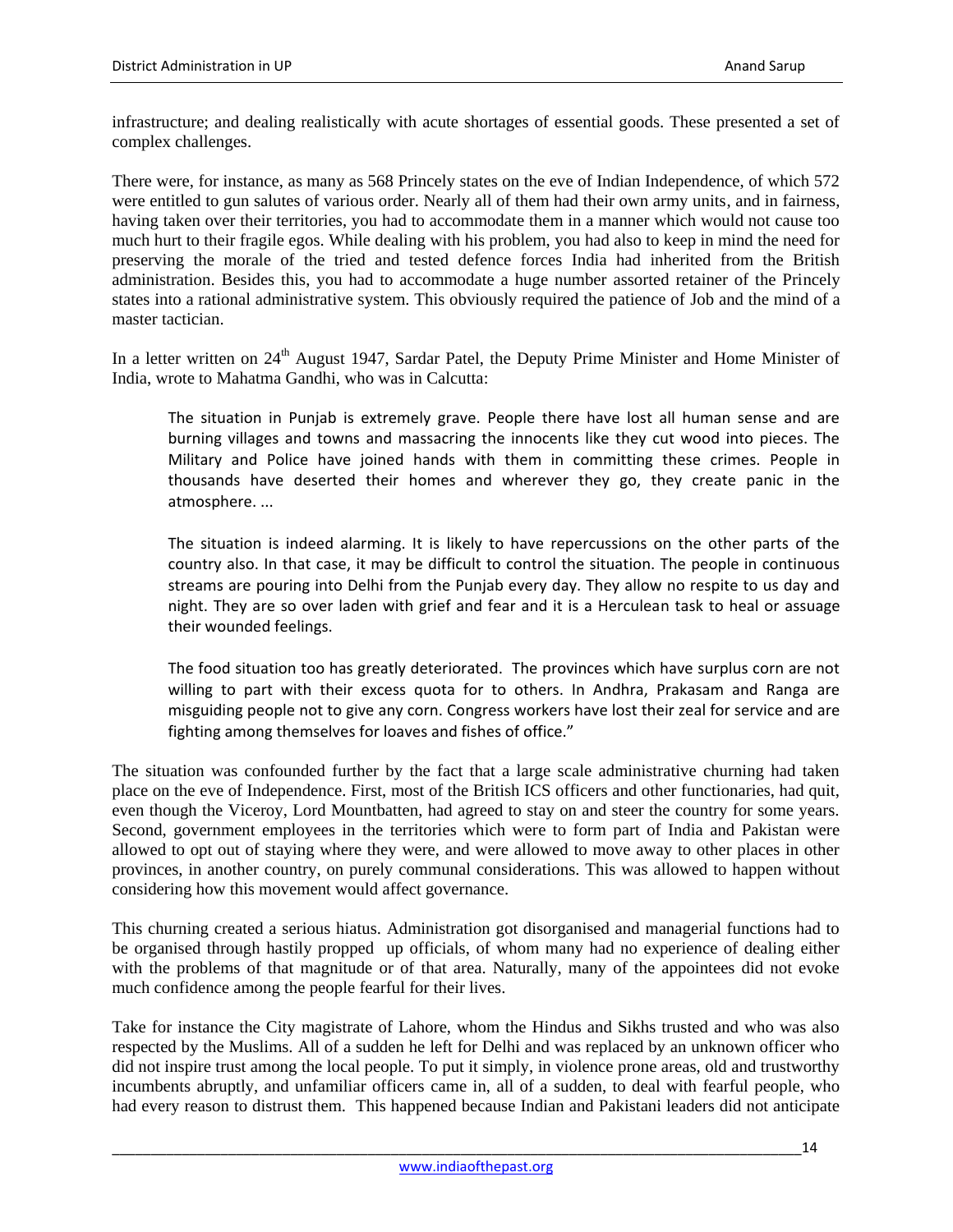communal violence, in spite of the riots in Noakhali, which had sent Gandhiji running to put an end to the spreading conflagration.

It can be reasonably asserted that the ICS and other personnel wanting to go back home would have agreed to serve India had Lord Mountbatten sought their help to sort out the crisis and assured them of continued support and fair play. When the elected leaders formed Provincial Governments as Chief Ministers in 1935, there was no exodus among the ICS. We know from the experience of many other countries, that continuing with the old guard is often better than sudden and wholesale change of guard. There were, however, some who argued that, for a poor country, the ICS were too expensive. Such people, many suspects, were more interested in putting their own men in key positions for personal benefits.

For these and so many other tasks, all of which had to be done immediately, the country required a veritable treasure house of wise and experienced executives. For reasons already cited, they were just not available. What was equally serious, even at the State and District levels, there was a serious shortage of personnel with requisite qualifications and experience. This meant that everybody at every level was expected to innovate to meet these shortages.

Normally, for important decisions, whether at the Centre or at the State Levels, briefs had to be prepared about the issues, possible solutions, available resources, pros and cons for the options and above all, the implementability of a proposal within the resources and the time available. All these refinements became unviable as soon as it became clear to the decision makers that in matters to be handled at the grassroots levels, the machinery for getting things done had collapsed.

Once the old guard had left, putting together a substitute became a matter of life and death. Of course, the judges, the lawyers, the doctors, the engineers, could wait for a while, but it was impossible to do without the policemen and the District collectors, to stop people from killing each other and at the same time, collect the revenues and ensure the maintenance of reliable land records.

The whole thing boiled down to putting together the best out of the immediately available men for these key jobs. Predictably this resulted in the bundling of the easily available personnel of the lower cadres, the army people from outfits like the supply corps, the emergency recruits awaiting demobilisation and many others to fill the burgeoning vacancies. While the ICS had been established after serious deliberations about what kind of people should be recruited, what should be their educational and personal qualifications, how they should be trained formally and informally and also how they shall be treated so that they will be able to play the roles required of them?

#### **Creating a new administrative system**

India had the best minds to lay down some of the parameters for the Indian Administrative Services (IAS). Nehru, Patel, and Ambedkar - they had all studied the working of the British bureaucrats, while studying law in United Kingdom and also later as administrators setting tasks for them. However, they had never handled the mechanics of recruitment, training or managing a cadre of civil servants. They had no idea of what role morale plays in the performance of civil services and how it gets lowered and how it has to be restored.

They did not have the benefit of the advice of the stalwarts from the ICS, who had studied the history of the service, fought some of its battles and learnt about challenges experienced at the grassroots level. They did not understand why high emoluments were necessary for maintaining the impregnable integrity of the ICS. Or, what kind of freedom of expression had to be provided to enable the service personnel to go on learning and not be worried all the time about the wrath of the senior officers. Besides, they did not understand the key role learning about the dynamics of the rural life played in framing policies at the state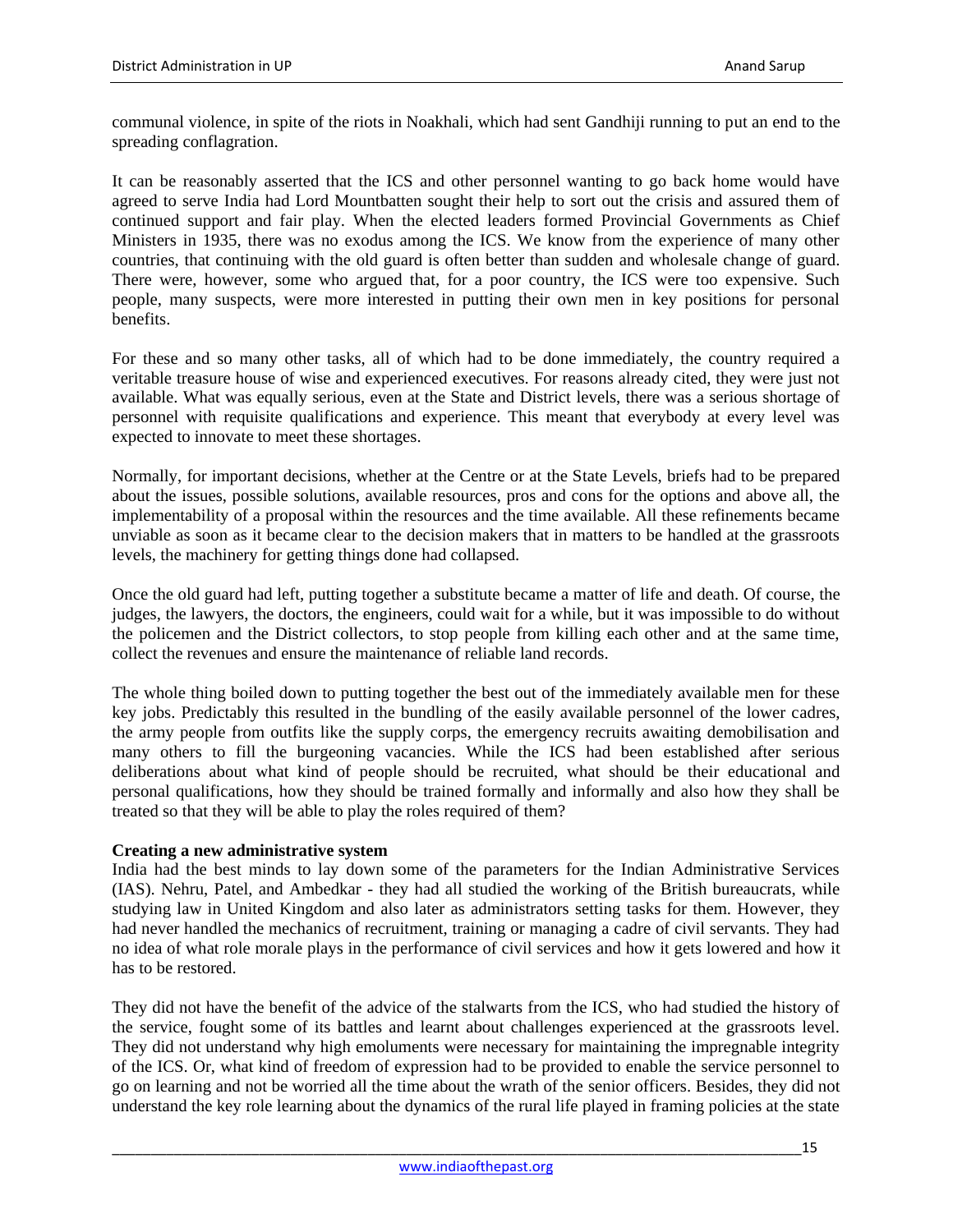and national levels. More than all else, those charged with creating the IAS, did not fully appreciate the importance of the political impartiality of the ICS. Nor did they know how difficult it was to safeguard it in the parliamentary system in which they have to be capable of functioning seamlessly with governments and their executives with radically different policies and ideologies.

One of the major changes the new order brought about after Independence was that the new crop of political functionaries demanded that the officers should take orders from them, particularly if the state or central government was of their party. They could not countenance a bureaucrat saying that a particular thing could not be done for them because it would go against the political interest of persons of the opposing party.

There was also a problem with many people in power equating private gains with public good. Differences over this, together with the insistence on adherence with political neutrality and refusal to accept orders of nobodies being set up to rule the roost by proxies, were the main causes of conflict between the honest bureaucrats and their new emerging political culture.

India's leaders were so pressed with difficult problems that they could at most provide a framework for the Indian Administrative and Police Services, and make marginal adjustment in the regulations for the Central services and then let the details for recruitment rules and the arrangements for training and orientation and also for management be worked out by lesser mortals at the National and State levels. This is where the systems were hit by the critical absence of time, patience and experiential wisdom for working out the details.

For the IAS, IPS and the Indian Forest Service, apart from the policies formulated at the National level, the policies and procedures laid down by the State Governments determined their efficacy and independence and impartiality. Judging from the mindset of the people heading the Union Public Service Commission for selecting personnel and the people placed at the head of the ragtag IAS and IPS Training Centres, it is clear that initially these UPSC and Training assignments were given, mindlessly to people who were misfits in their present assignments and sometimes in addition to the full-fledged jobs they were performing in other offices. In any case, the selection and training processes at best were pale and tawdry imitations of the approaches and procedures created, to suit the objectives and ideologies of the then rulers, before independence. Contrary to the philosophy of the British system, the whole exercise to put the ideas of the new policy makers was a quick fix by the person available in the national and state secretariats without consulting sagacious practitioners at the cutting edge level.

In making selections for the new established services, the selectors often forgot the nature of the new challenges which would surface because of the republican nature of Indian Polity and the way behaviour of the politicians on the ground might shape up in view of their physical proximity to the political executives running governments. They also tended to disregard the need for acculturation of the new entrants *vis-a-vis* the rough and tumble of practical politics at the ground levels. They often were theoretical in the solutions they sought and therefore provided no exposure of the new entrants to the experiences of persons who had spent long years on the ground level.

#### **Post-Independence Environment and New Roles for Top Bureaucrats**

When the IAS was created, it was, unfortunately not made clear that the IAS would have to be different from the ICS. The ICS were not working on behalf of a locally oriented Government put in office on the basis of adult franchise of the Indian population. Undoubtedly, they did perform the tasks of maintaining law and order, collection of land revenues and other taxes, protecting and establishing infrastructure for the use of not only the British industry and trade but also for the corresponding development of the Indian agriculture, trade and industry. Law and order, education, public health, military recruitment, were concomitants of the Anglo-Indian partnership in a model of growth in which everything was, without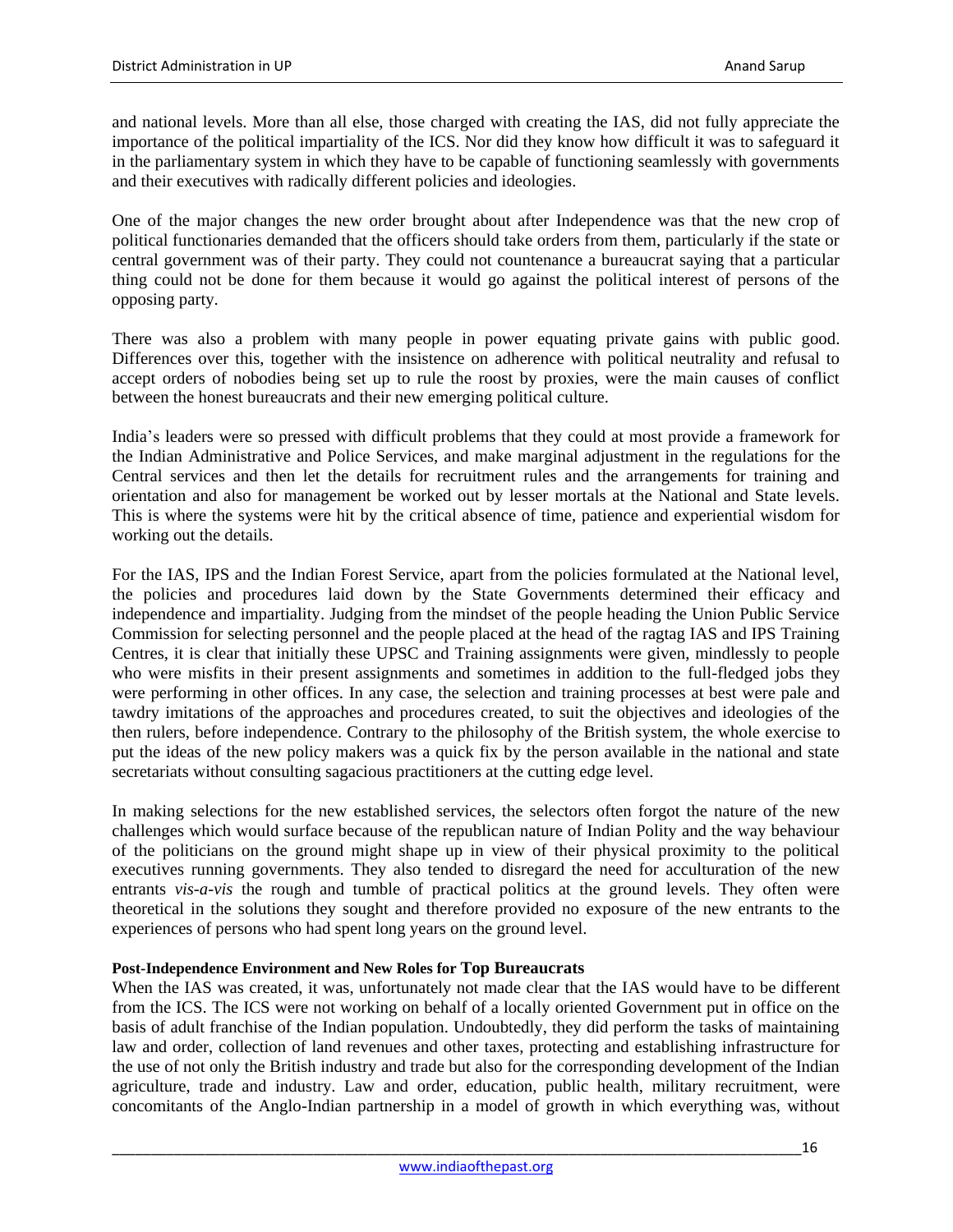doubt focussed on the well-being of the British Empire. Having fulfilled the requirements of these basic parameters, if an ICS officer wanted to go farther for the well-being of the Indian subjects, he had a free hand to go as far as he wanted. Even in this, a British ICS Officer was expected never to forget that he was essentially more than equal to the Indians. The *Mai-Baap* image (under which Government officers were seen as powerful parents) was as real as the non-compromising insistence on political neutrality, integrity and persistent hard work. The easy familiarity between the Sahibs and the coloured Indian disappeared with the mercantilism of the *box-wallahs*. The ICS were never a part of this bonhomie. That is how; they were able to project an image of judiciousness.

#### **Enter the IAS**

As soon as India gained Independence, it should have been clear to everybody that the image of the Collector as the *Mai-Baap* would have to be discarded. What is more, a new equation would have to evolve between the political functionaries and the bureaucratic system.

So much had been written about the way India would develop after independence and how the system of governance would have to be under the systemic control of the Parliament, the State Legislatures and also, in some ways, the Panchayati Raj institutions. This obviously was totally different from the system of administration established through the ICS and erstwhile Collectors.

A far sighted post-Independence government should have thought of the basic changes in both the functions and the mindsets required among the IAS bureaucrats. This was not so difficult as far as the newly created IAS were concerned, if they had been given a well thought out policy framework.

However, given the fact that the then subordinate Provincial Civil Service (PCS) and others were able to perform reasonably well immediately after the departure of the ICS, getting them to manage the best they could became an end in itself. This would have been alright if the dangers of allowing these functionaries to get integrated straightaway into the IAS had been realised and if they were treated initially as temporary additions to the newly formed IAS and merged with it only after their reorientation and rigorous retraining. Unfortunately, this did not happen and these gentlemen who had been the most obedient subordinates of the ICS as well as sundry politicians were put in positions, in which some of them influenced the young and impressionable IAS in the business of governance.

In retrospect, it is undeniable that the newly formed government was suffering from a great administrative crisis and therefore, one cannot but sympathise with it for having hastily created an additional workforce. But it is, at least now, with the benefit of hindsight and so many disappointments, the systemic planners should have taken chapters out of the administrative history of Britain to understand how much deliberation has gone, from time to time, not only at the time of creation of the bureaucratic set up but also at fairly regular intervals to examine and evolve measures to keep it in shipshape.

Judging by the standards of the British bureaucracy, the IAS has been a magnificent failure! There is no denying that, generally, the IAS consists of extremely intelligent people. They are sharp, quick, knowledgeable and easy learners. Most of them know what they want out of life, and from the start, they are on the go to achieve what they set out to accomplish. They are not fussy about the fact that other people might perceive them as corrupt, communal, compromising and self-seeking individuals who don't even have any *esprit-de-corps* as a redeeming feature. Even sundry politicians look upon them as tools meant essentially for somehow doing what they want for furthering their interests. Nobody is bothered, whether or not they have incisive knowledge of ground level dynamics: they are not seen as people who can tell what will or will not work on the ground.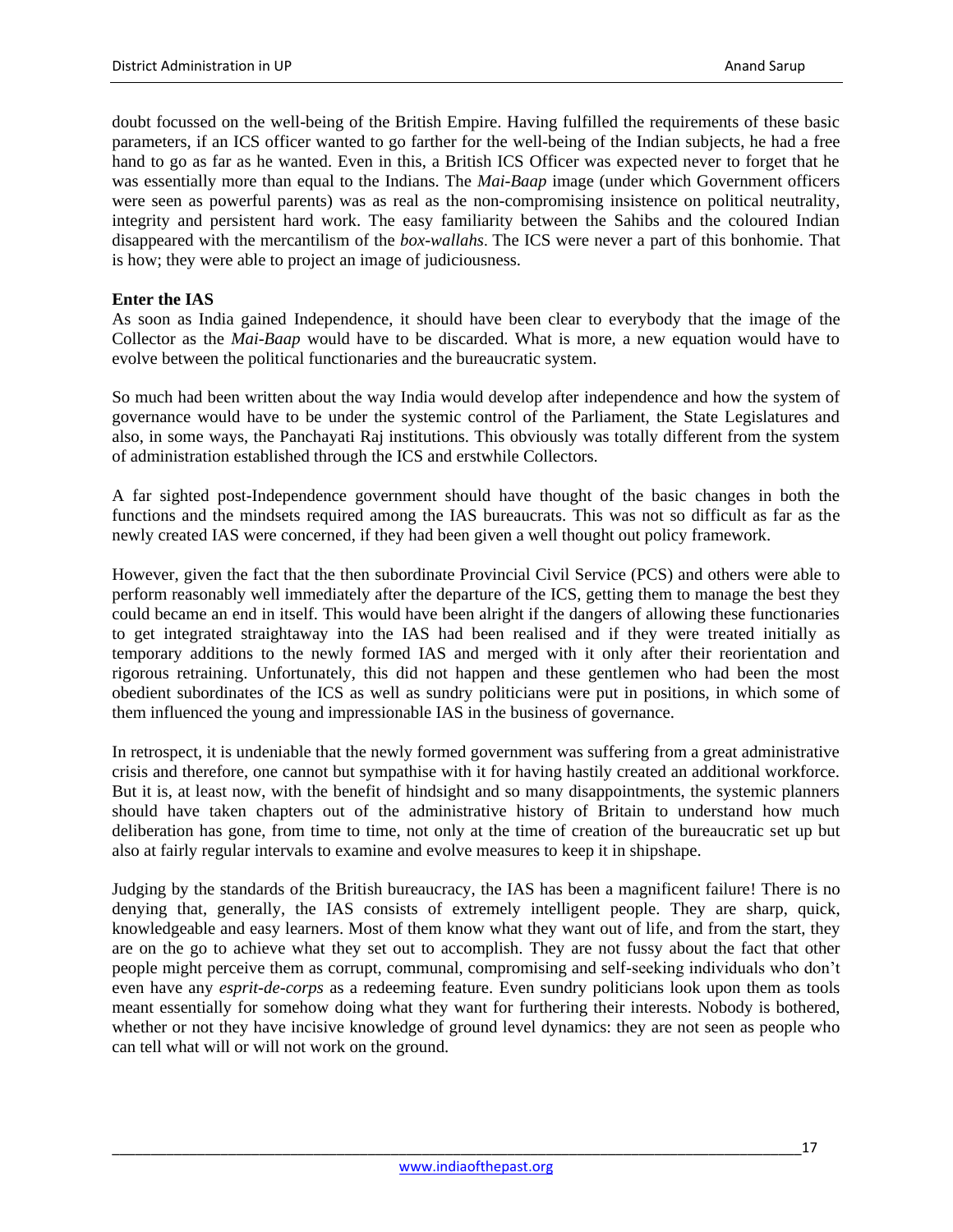#### **How the new administrative system should have been set up**

Those working on the drawing boards for creating the new service for India very often had no ideological moorings. When they thought of the future role of the services or of the orientation of Indian development, they tended to think either of the Mughals or of Vikramaditya and Ashoka. However, if those responsible for the setting up the IAS had studied and cogitated on the story of A.O Hume, and understood how and why he stood up for certain democratic and humanitarian values, they would have designed the IAS and the IPS differently. By ignoring his life and struggles in the service of the Indian people, they lost the opportunity of understanding how a person or a group of people formulate their philosophy and their Mission for the setting of goals which guide their actions.

Those responsible for creating the IAS should have emphasised the need for humility among the rank and file of bureaucrats dealing with multidimensional situations, which India exemplifies. Instead, what we have are hierarchies of authoritarian regimes in departments and ministries at the Centre as well as States, where the demand for "consistently praiseworthy" performance by the seniors, has robbed the juniors of the self-esteem to look independently at life around them and reflect on it. In the process, they tend to get shaped to become tools in other people's hands. They progressively start believing that they are not in the business of learning from their own observations and experiences to go on evolving, enriching altering and systematising a world view of their own. They decide, early in service that given the top-down system in which they have been placed, it would be dangerous to look upon themselves as members of a self-sustaining and interacting system. The system, they conclude, requires whiz kids or lawyers who can deliver whatever the boss, bureaucrat or politician wants of them.

Another thing which the designers of a new service should have emphasised at the outset should have been the absolute imperative of giving the members of the All-India Services emoluments which would have enabled them to live without having worry about how they would finance the minimum establishments required for living in relative dignity at home and also on tour, without sponging on subordinates.

It would be worthwhile remembering that practically every distinguished civil servant had hobbies to keep him sane in the maddening summers without electricity, fans, coolers or air conditioning. As it was, most of the officers sent their families away, either to the hills or abroad to safeguard them from the risk of sunstroke or of sudden transfers. The politicians, deciding on the emoluments of the services did not know of the risks and the cost of dislocation because they never experienced it. That is why they decided to reduce the emoluments of Collectors roughly Rs. 1,000 per month in 1958, as against the emoluments of the ICS Collectors, who drew in the range of around Rs, 2,000-3,000 per month in the nineteenth century. For example, during the seventies and eighties of the 19th Century, A. O. Hume was able to finance (it is incomprehensible now!) the cost of establishing a high school in Humeganj in Etawah from his own resources.

All the issues raised above show that there was a great need for associating the more distinguished among the old and well-respected practical bureaucrats of the day to explain to the youngsters in the IAS and the IPS the essential differences between a competent and honest officer and a yes-man lording over the public. It is known that many of them were alive and some of them came off and on to India. What is being asserted here is that because the decision makers were in a tearing hurry to get the officers they needed immediately, they were long on the theoretical framework and short on the mechanics for operationalising the administrative systems.

The most grievous mistake was to fall into the trap of the members of the old guard vociferously speaking up for the officers of the Provincial Services and the Army Officers on the point of demobilisation, who they argued, were there, waiting to be called and given substantive positions. If they were taken in, there would be no difficulty to fill the hiatus created by the departure of expatriates. It was a situation in which